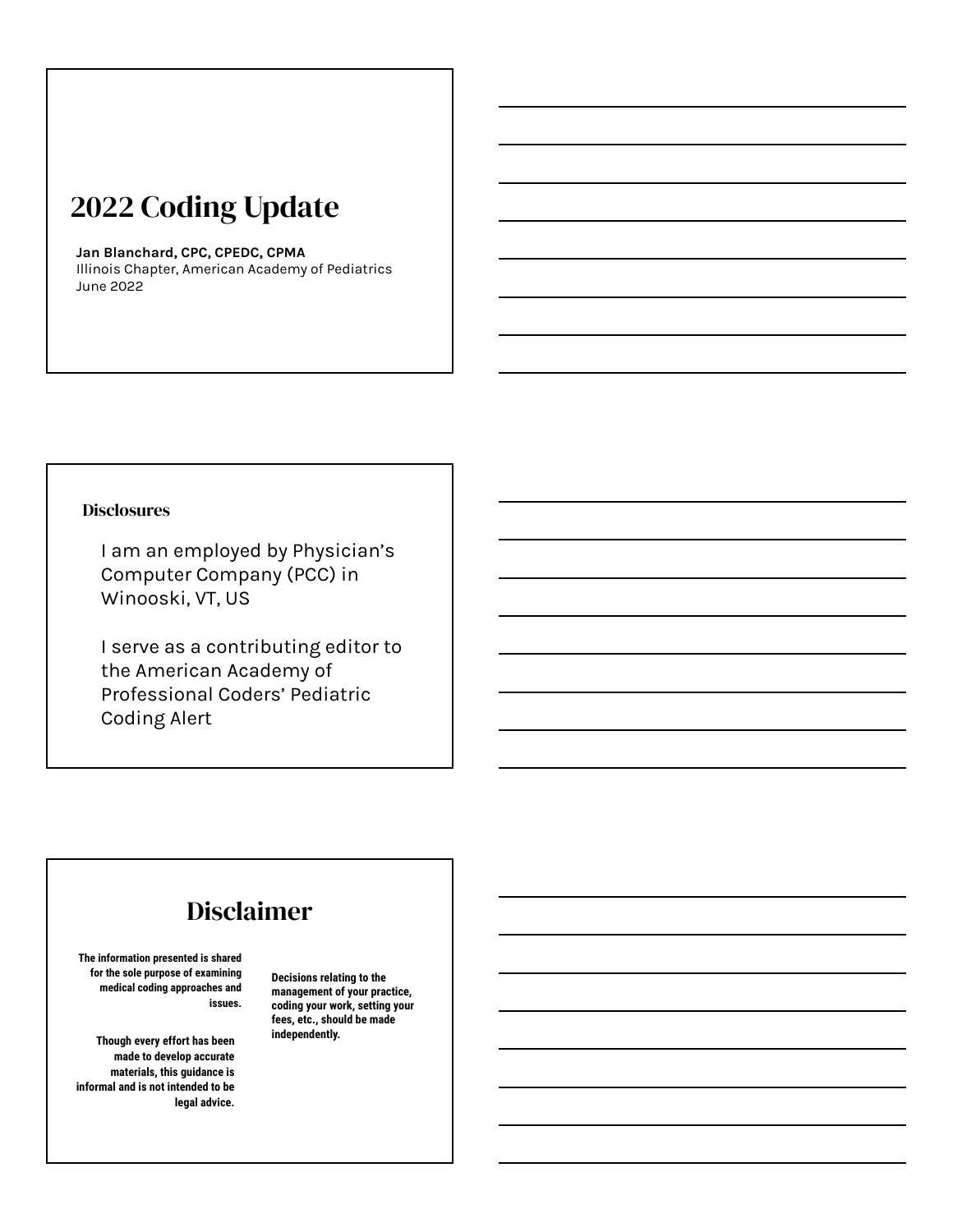### **Objectives**

Review updates to

- 1. AMA's **CPT** codeset which go into effect **January 1, 2022**
- 2. the **ICD-10** codeset which *went* into effect on

**October 1, 2021**

a. Late Breaking Addition: COVID ICDs effective **April 1, 2022**

Coding vs. Billing

**Coding**: Guidelines, Manuals

Coders can help

**Billing**: Carriers, Feds, State Policies

Billers can help

### Place of Service Heads Up

#### **[CMS Transmittal 11045](https://www.cms.gov/files/document/R11045CP.pdf)**

**POS 02** revised to become: "Telehealth Provided Other than in Patient's Home"

**POS 10** added: "Telehealth Provided in Patient's Home"

"Patient is located in their home (which is a location other than a hospital or other facility where the patient receives care in a private residence)"

NOTE: This is the originating site, where the \*patient\* is located

EFFECTIVE DATE: January 1, 2022

IMPLEMENTATION DATE: April 4, 2022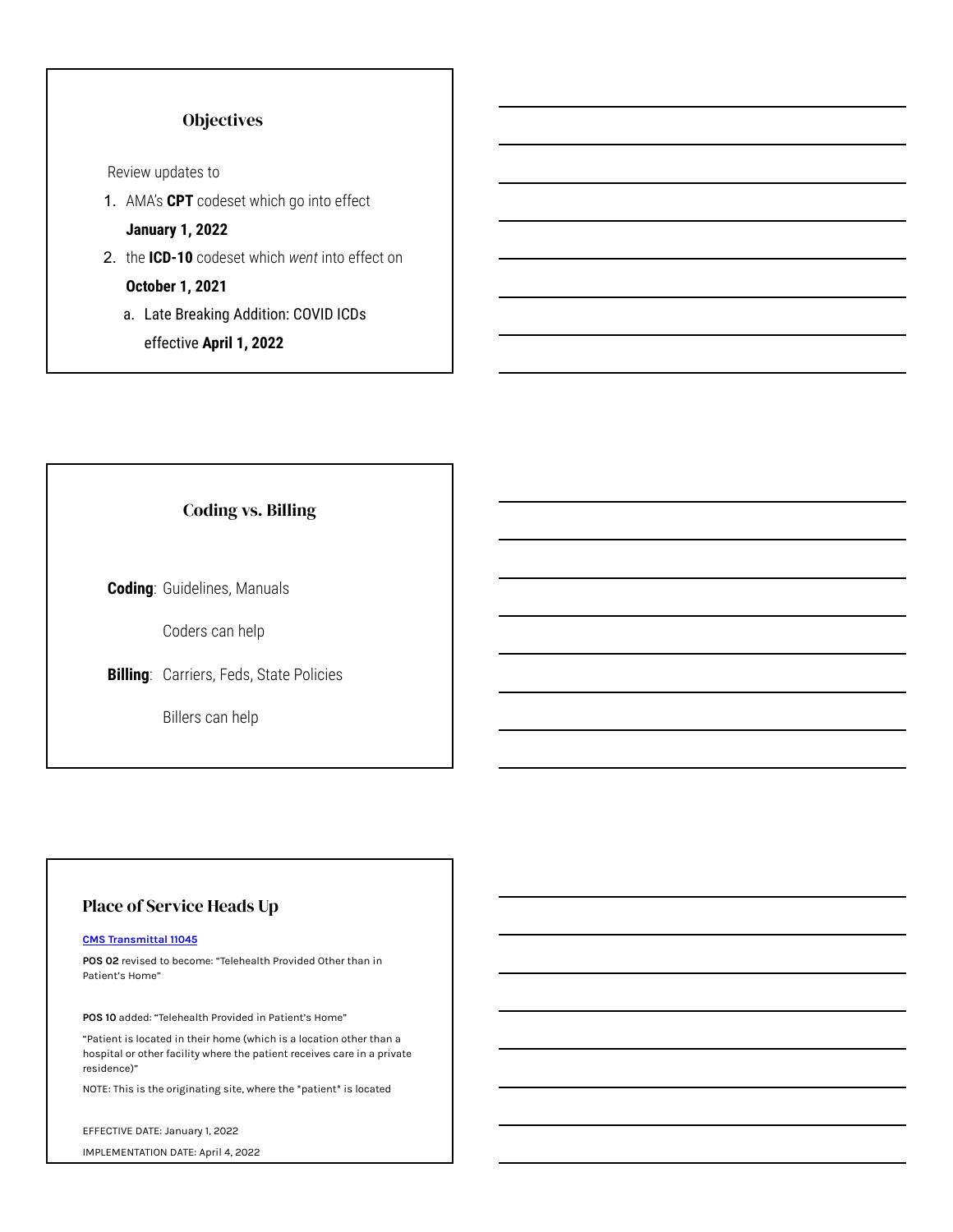# 2022 CPT Changes

# CPT 2022 - COVID-19

Comprehensive, up to date references for all of your COVID needs [Coding](https://downloads.aap.org/AAP/PDF/COVID%202020.pdf) (AAP, updated 4/15/22) V[accine](https://www.aap.org/en/pages/2019-novel-coronavirus-covid-19-infections/covid-19-vaccine-for-children/covid-19-vaccine-administration-getting-paid/) (CDC, updated 5/31/22), [Telehealth](https://www.aap.org/en/pages/2019-novel-coronavirus-covid-19-infections/help-for-pediatricians/telehealth-payer-policy-in-response-to-covid-19/) needs.

Advocacy and Payment, too!

# CPT 2022 - COVID-19

# **NEW: Appendix Q**

American Medical Association. CPT Professional 2022 (p. 1021). American Medical Association. Kindle Edition.

Severe Acute Respiratory Syndrome Coronavirus 2 (SARS-CoV-2) (coronavirus disease [COVID-19]) Vaccines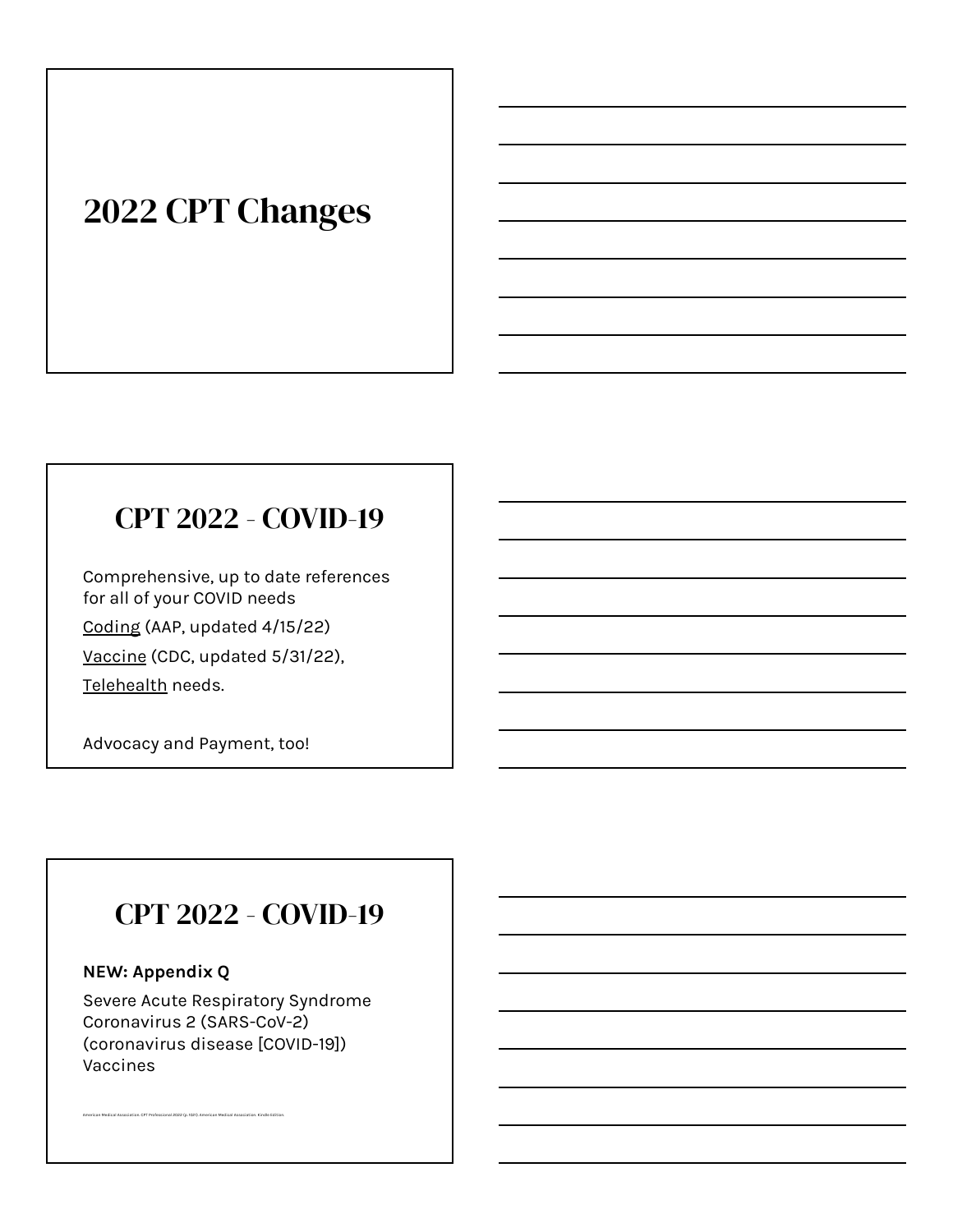# CPT 2022 - COVID-19

Appendix Q Table Lists:

- Vaccine Code
- Vaccine Administration Code(s)
- Vaccine Manufacturer Vaccine Name(s)
- NDC 10/NDC 11 Labeler Product ID (Vial)

.<br>Americal Association. CPT Professional 2022 (p. 1021). American Medical Association. Kindle Edition. Santion.

● Dosing Interval

# CPT 2022 - COVID-19

#### **New Guidance:**

Do not report 90460, 90461 or 90471, 90472 in conjunction with 91300, 91301, 91302, 91303, 91304, unless both a severe acute respiratory syndrome coronavirus 2 [SARS-CoV-2] [coronavirus disease {COVID-19}] vaccine/toxoid product and at least one vaccine/toxoid product from 90476-90759 are administered at the same encounter

.<br>Iation. CPT Professional 2022 American Medical Association. Kindle Editio

# CPT 2022 - COVID-19

#### **New Guidance:**

Do not report 90476-90759 in conjunction with the SARS-CoV-2 (coronavirus disease [COVID-19]) immunization administration codes 0001A, 0002A, 0011A, 0012A, 0021A, 0022A, 0031A, 0041A, 0042A unless both a severe acute respiratory syndrome coronavirus 2 [SARS-CoV-2] [coronavirus disease {COVID-19}] vaccine/toxoid product and at least one vaccine/toxoid product from 90476-90759 are administered at the same encounter

American Medical Association. CPT Professional 2022 page 722 American Medical Association. Kindle Edition.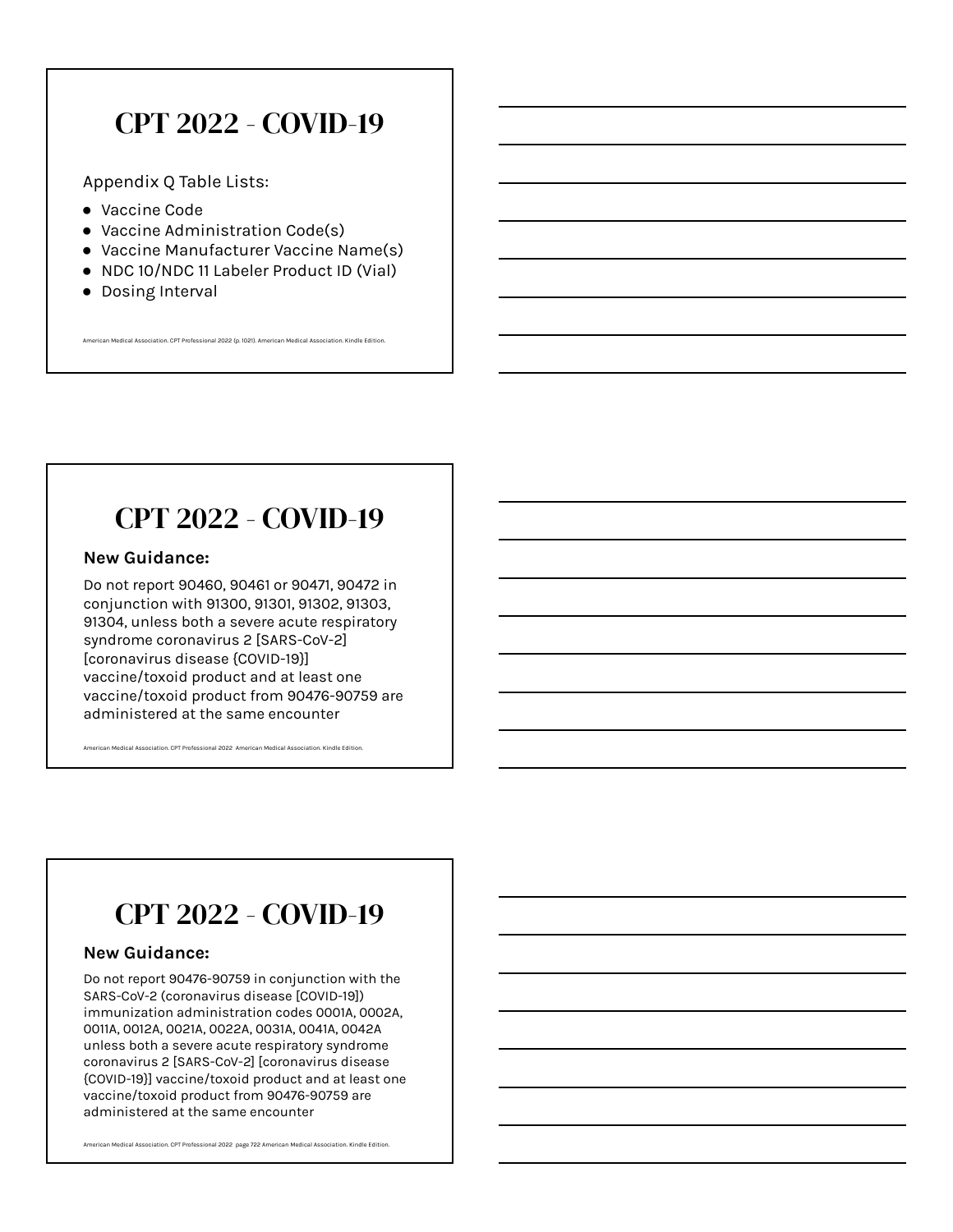# CPT 2022 - COVID-19

**Interim updates may be found at:**

[https://www.ama-assn.org/practice-ma](https://www.ama-assn.org/practice-management/cpt/category-i-vaccine-codes) [nagement/cpt/category-i-vaccine-codes](https://www.ama-assn.org/practice-management/cpt/category-i-vaccine-codes)

# CPT 2022 - Other Imms

**New:**

- 90671 Pneumococcal conjugate vaccine, 15 valent, (PCV15), for intramuscular use Pending FDA Approval at publication date
- 90677 Pneumococcal conjugate vaccine, 20 valent (PCV20), for intramuscular use

American Medical Association. CPT Professional 2022 (p. 725). American Medical Association. Kindle Edition.

# CPT 2022 - Other Imms

### **New & Pending FDA Approval:**

● 90626 Tick-borne encephalitis virus vaccine, inactivated; 0.25 mL dosage, for intramuscular use

American Medical Association. CPT Professional 2022 (p. 726). American Medical Association. Kindle Edition.

○ 90627 0.5 mL dosage, for intramuscular use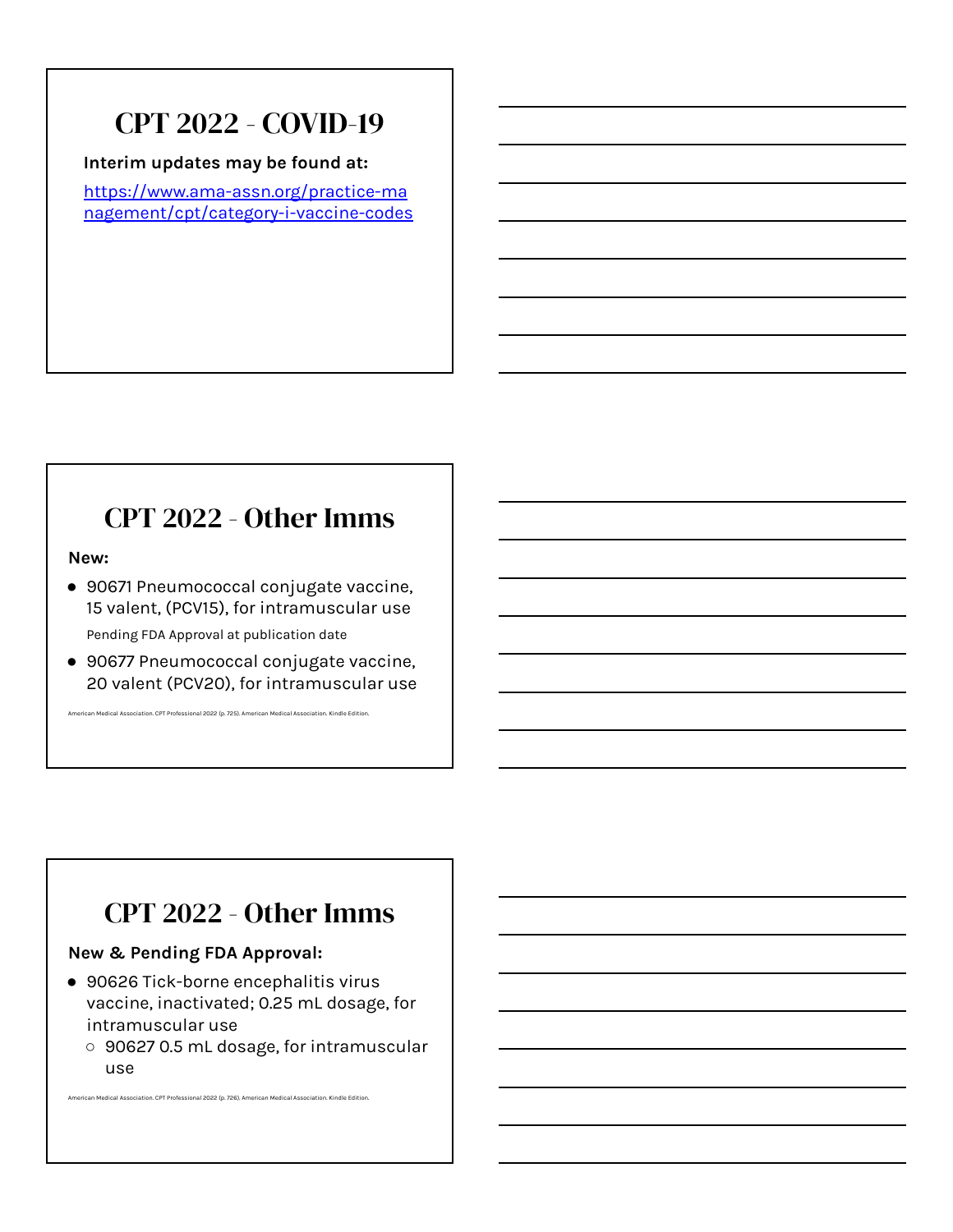# CPT 2022 - Other Imms

#### **New:**

- 90759 Hepatitis B vaccine (HepB), 3-antigen (S, Pre-S1, Pre-S2), 10 mcg dosage, 3 dose schedule, for intramuscular use
- 90758 Zaire ebolavirus vaccine, live, for intramuscular use

.<br>Americal Association. CPT Professional 2022 (p. 727). American Medical Association. Kindle Edition.

#### Telehealth Changes

Guidance only:

**Phone**

- **● 99451, 99452** Unchanged
- **● 99446-99449** Unchanged
- **● 99441-99443** Unchanged
- **● 98966-98968** Addition of "do not report with" 99426, 99427, 99439, 99487, 99490, 99491

#### Telehealth Changes

Guidance only:

**Online**

- **● 98970-98972** Addition of "do not report with" 99091, 99339, 99340, 99374, 99375, 99377, 99378, 99379, 99380, 99426, 99427, 99437, 99439, 99487, 99489, 99490, 99491 for the same communication
- **● 99421-99423** Addition of "do not report with" 99339, 99340, 99374, 99375, 99377, 99378, 99379, 99339, 99340, 99374, 99375, 99377, 99378, 99379, 99380, 99242, 99425, 99426, 99427, 99437, 99487, 99489, 99491, 99495, 99496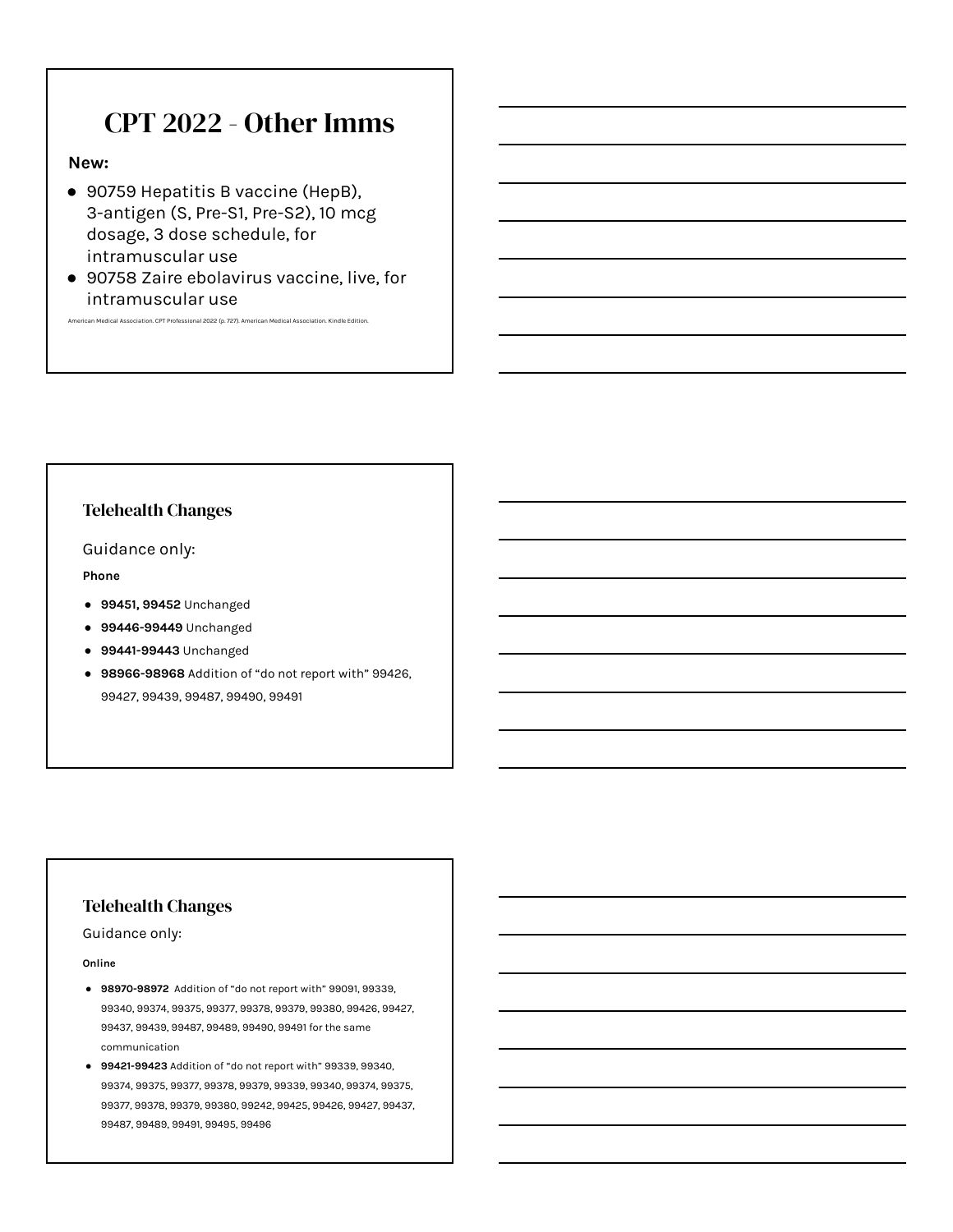# CPT 2022 - E&M

#### **99211 Modified**

Office or other outpatient visit for the evaluation and management of an established patient; that may not require the presence of a physician or other qualified health care professional. Usually, the presenting problem(s) are minimal.

#### Care Management Services

#### **Disease specific work intended to**

- Keep the patient out of the hospital
- Educate them about their condition
- Coordinate services required to treat and/or manage the condition

**These services may be provided or overseen by MD/QHCP**

# CPT 2022 - Principal Care Management

#### **New**

Services focus on medical and/or psychological needs manifested by a single, complex chronic condition expected to last at least 3 months and include establishment, implementation, revision, or monitoring a care plan specific to that single disease.

Physician or other QHP

- **99424** first 30 mins during calendar month
- **99425** each additional 30 mins during calendar month

Clinical staff time directed by MD or QHP

- **99426** first 30 mins
- **99427** each additional 30 mins during calendar month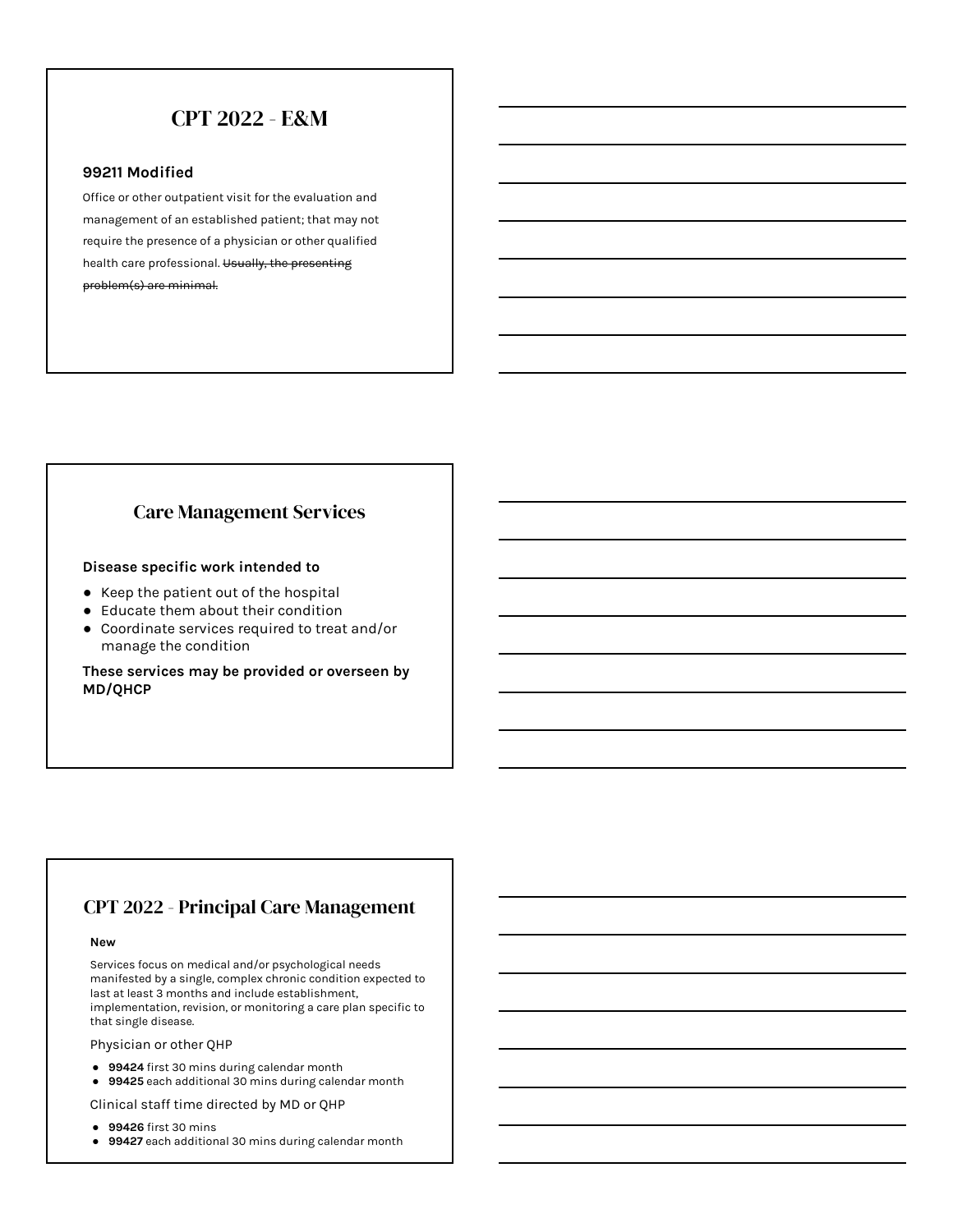# CPT 2022 - Chronic Care Management

#### **Modified**

- 99491 Chronic care management, first 30 mins, provided personally by MD or QHCP. **Required**:
	- Two or more chronic conditions expected to last at least 12 months or until death;
	- Chronic conditions that place pt at significant risk of death, acute exacerbation/decompensation, or functional decline;
	- Comprehensive care plan established, implemented, revised or monitored

#### **Added**

● 99437 ... each additional 30 minutes

# CPT 2022 - Integumentary

### **Modified**

● Simple repair / closure now narrowly defined to roll the use of chemical cautery, electrocautery, and adhesive strips alone into E&M services. "Simple" for reporting sutures, staples, adhesives. ○ 12001-12021, e.g.

# CPT 2022 - Musculoskeletal

# **Modified**

● Splinting for stability pending definitive fracture care no longer separately reportable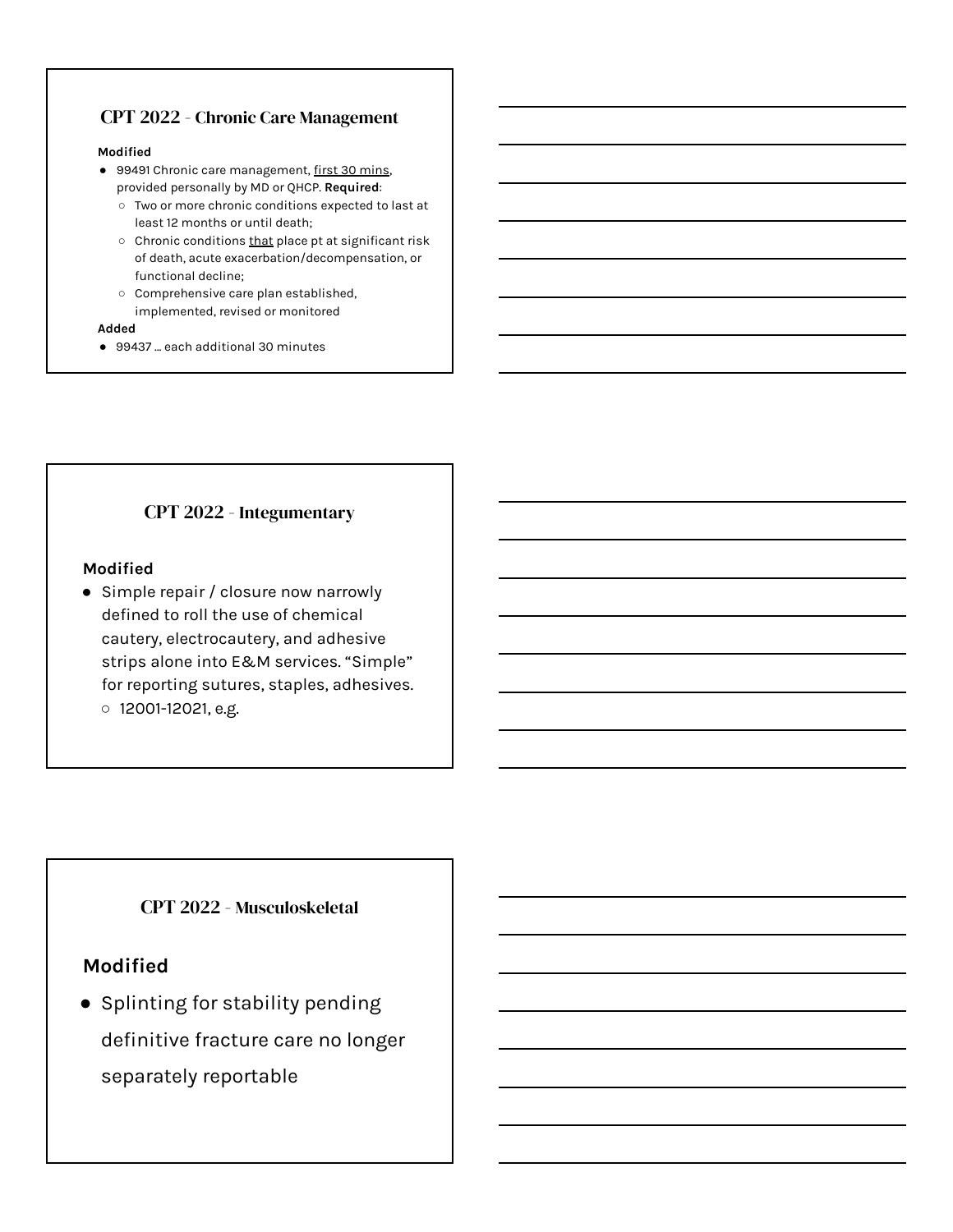## CPT 2022 - Musculoskeletal

#### **Modified**

● Closed treatment of nasal fracture now requires manipulation to be separately reportable. Absent manipulation, it is part of the E&M service.

#### **Deleted**

● 21310 Closed treatment of nasal bone fracture without manipulation

# 2022 ICD-10 Changes

### ICD-10 2022 - Chapter 5 Mental, Behavioral, Neurodevelopmental (F01-F99)

Synonyms **Moved** from: F32.9 Major depressive disorder, single episode, unspecified

#### Depression NOS Depressive disorder NOS

To their own code: **F32.A** Depression, unspecified *Depression NOS Depressive disorder NOS*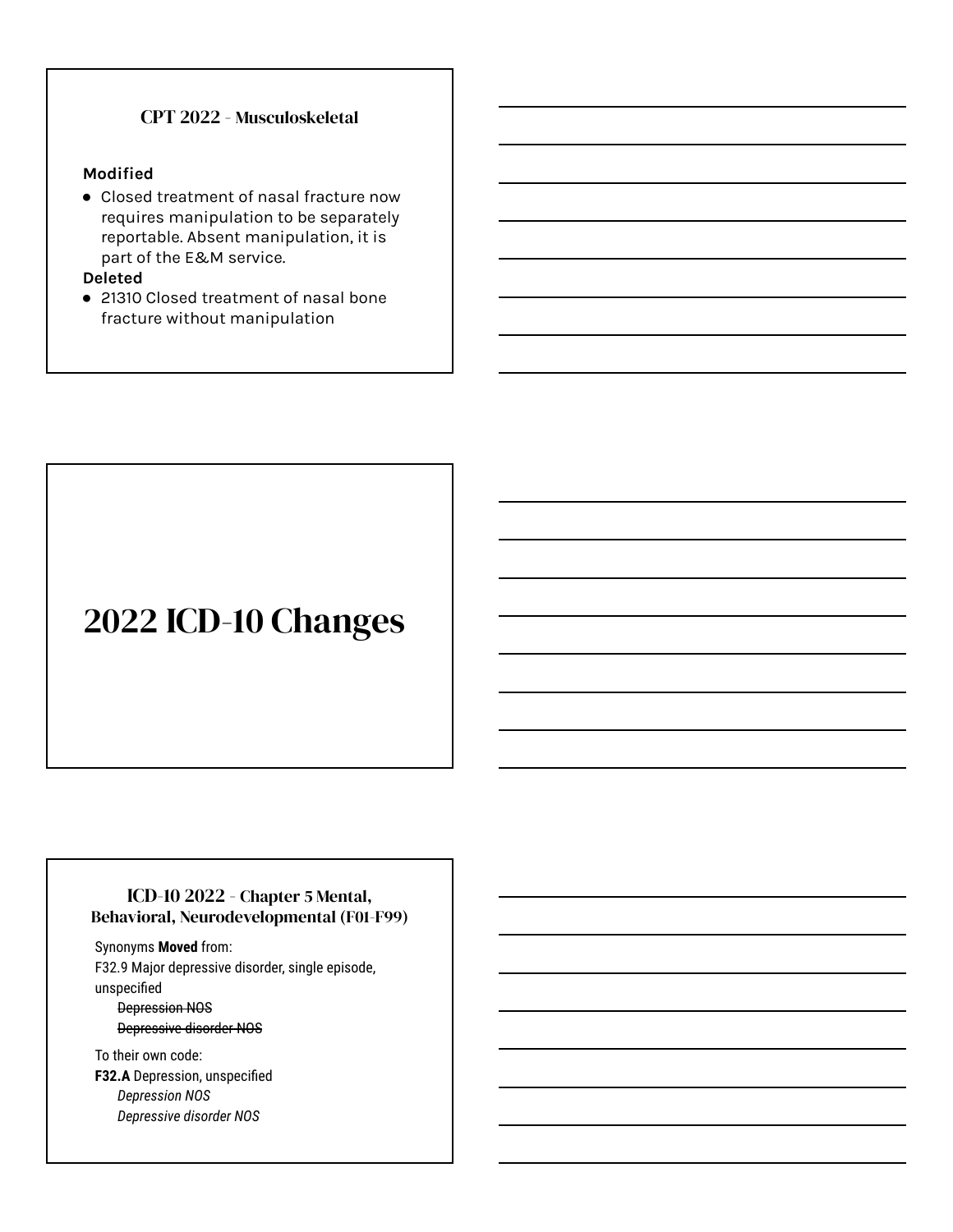ICD-10 2022- Chapter 5 Mental, Behavioral Neurodevelopmental disorders (F01-F99)

Change to guidance for F50 Eating disorders

Excludes1: feeding difficulties (R63.3)

*Excludes2: feeding difficulties (R63.3)*

# ICD-10 2022- Chapter 5 Mental, Behavioral and Neurodevelopmental disorders (F01-F99)

Change to guidance for F84 Pervasive developmental disorders

Use Additional code to identify any associated medical condition and intellectual disabilities.

*Code also any associated medical condition and intellectual disabilities*

### ICD-10 2022- Chapter 5 Mental, Behavioral and Neurodevelopmental disorders (F01-F99)

Change to guidance for F98.2 Other feeding disorders of infancy and childhood

# Excludes1: feeding difficulties (R63.3)

*Excludes2: feeding difficulties (R63.3)*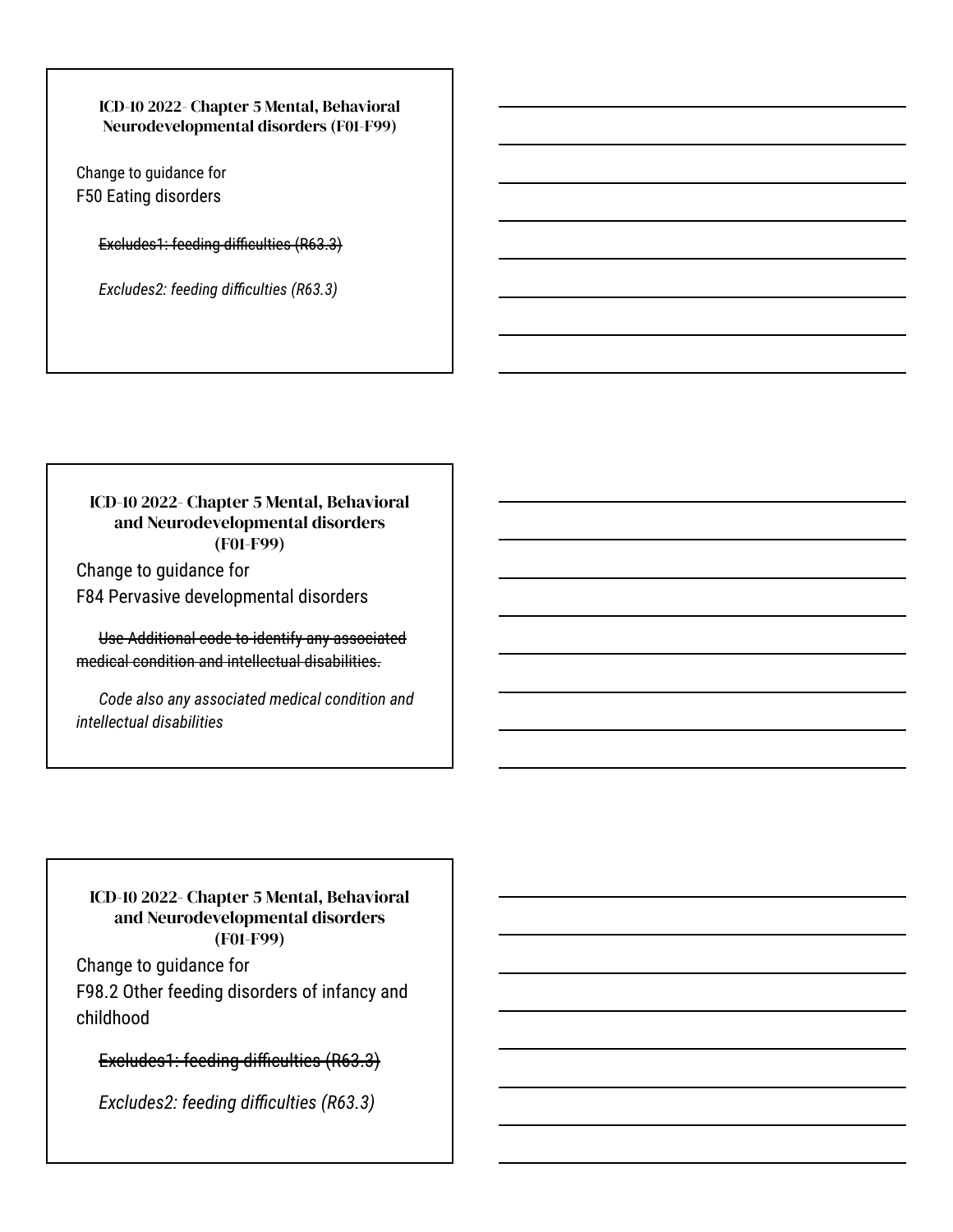# 2022 ICD-10 Updates - Eff 10/1/21

- [2022 ICD-10 Tabular Addenda \(zip file\)](https://ftp.cdc.gov/pub/Health_Statistics/NCHS/Publications/ICD10CM/2022/Addendum%20zip.zip)
	- Changes only and...it's FREE!!!
- [2022 file list](https://ftp.cdc.gov/pub/Health_Statistics/NCHS/Publications/ICD10CM/2022/)

2022 ICD Changes - Guidelines

Documentation of Laterality: When not documented by provider, code assignment for affected side may be based on medical record documentation from other clinicians.

# 2022 ICD Changes - Guidelines

# COVID

- Sequela: **U09.9** Post COVID-19 condition, unspecified
- New case in a previously affected patient: U09.9 with **U07.1** COVID-19
- Follow-up, resolved: **Z86.16** Personal history of COVID-19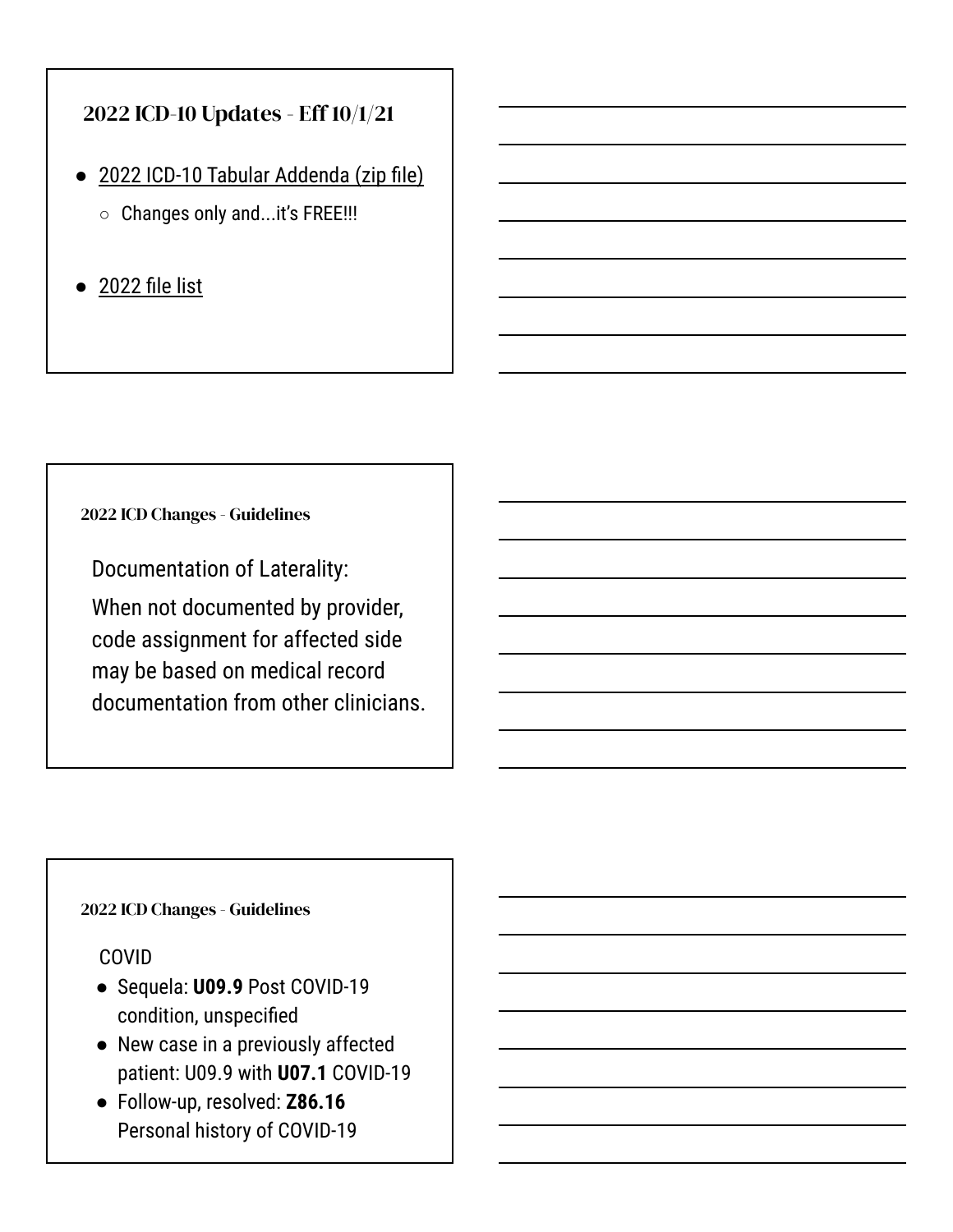# 2022 ICD Changes - Guidelines

# SDoH (Z55-Z65)

- Codes describing social determinants of health (SDOH) should be assigned when this information is documented.
- …code assignment may be based on medical record documentation from clinicians involved in the care of the patient

# 2022 ICD Changes - Guidelines

SDoH (Z55-Z65)

● Patient self-reported documentation may be used to assign codes as long as it is signed-off by, incorporated into record by a clinician or provider

# 2022 ICD Changes - Guidelines

SDoH (Z55-Z65) Problems related to…

- Z55 ... education and literacy
- Z56 … employment and unemployment
- Z57 Occup. exposure to risk factors
- Z58 … physical environment
- Z59 … housing/economic circumstances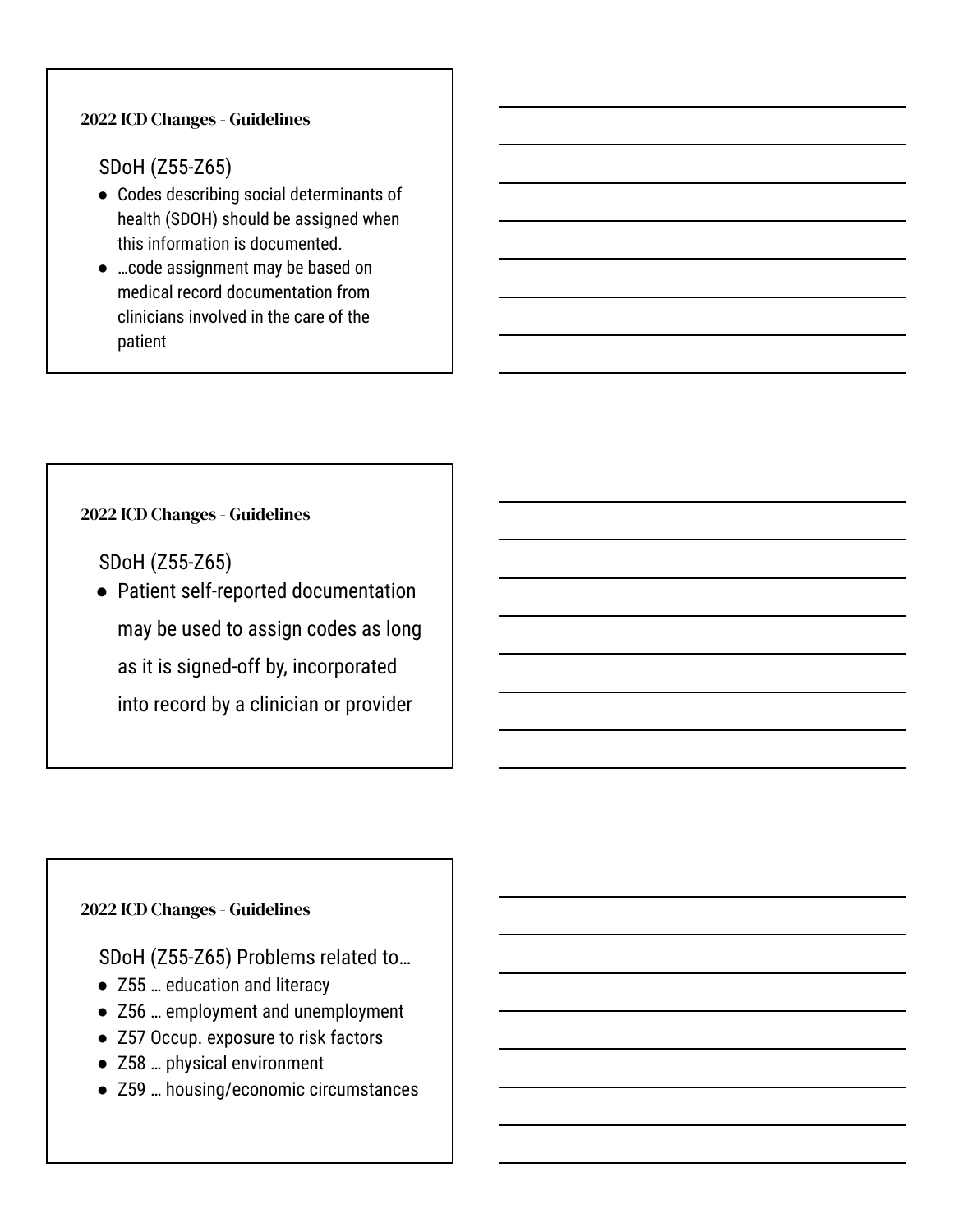### 2022 ICD Changes - Guidelines

# SDoH (Z55-Z65) Problems related to…

- Z60 ... social environment
- Z62 ... upbringing
- Z63 Other … primary support group, family circumstances
- Z64 ... certain psychosocial circumstances
- Z65 … other psychosocial circumstances

### ICD10-2022 - Chapter 1 Certain infectious and parasitic diseases (A00-B99)

#### **NEW** Synonyms:

A37.00 Whooping cough due to Bordetella pertussis without pneumonia

*Paroxysmal cough due to Bordetella pertussis without pneumonia*

A37.01 Whooping cough due to Bordetella pertussis with pneumonia

*Paroxysmal cough due to Bordetella pertussis with pneumonia*

### ICD10-2022 - Chapter 1 Certain infectious and parasitic diseases (A00-B99)

### **Modified \*Excludes\*:**

A77.4 Ehrlichiosis

Excludes1:

 **NEW**: anaplasmosis [A. phagocytophilum] (A79.82)

 rickettsiosis due to Ehrlichia sennetsu (A79.81)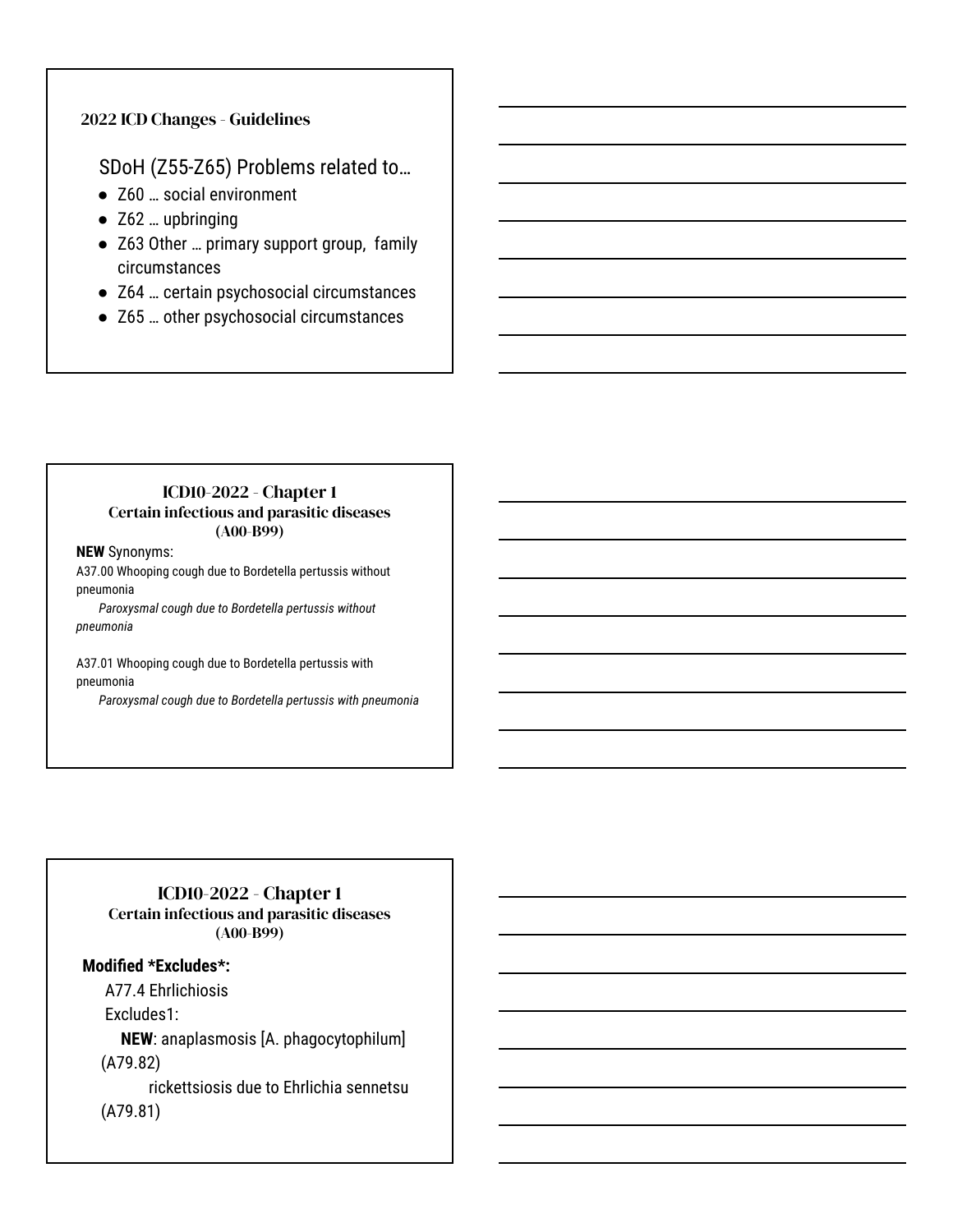# ICD10-2022 - Chapter 1

### Certain infectious and parasitic diseases (A00-B99)

B97.4 Respiratory syncytial virus as the cause of diseases classified elsewhere

#### *This Excludes2 changed to Excludes1:*

acute bronchiolitis due to respiratory syncytial virus (RSV) (J21.0) acute bronchitis due to respiratory syncytial virus (RSV) (J20.5) respiratory syncytial virus (RSV) pneumonia (J12.1)

## ICD-10 2022 - Chapter 3 Blood, blood-forming organs, immune mechanism (D50-D89)

E63 Other nutritional deficiencies

### **Excludes1 became Excludes2:**

dehydration (E86.0) failure to thrive, adult (R62.7) failure to thrive, child (R62.51) feeding problems in newborn (P92.-) sequelae of malnutrition and other nutritional deficiencies (E64.-)

### ICD-10 2022 - Chapter 10 Diseases of the respiratory system (J00-J99)

Some grammatical fixes +:

Change to guidance for J47.0 Bronchiectasis with

acute lower respiratory infection

Use Additional code to identify the infection

*Code also to identify infection, if applicable*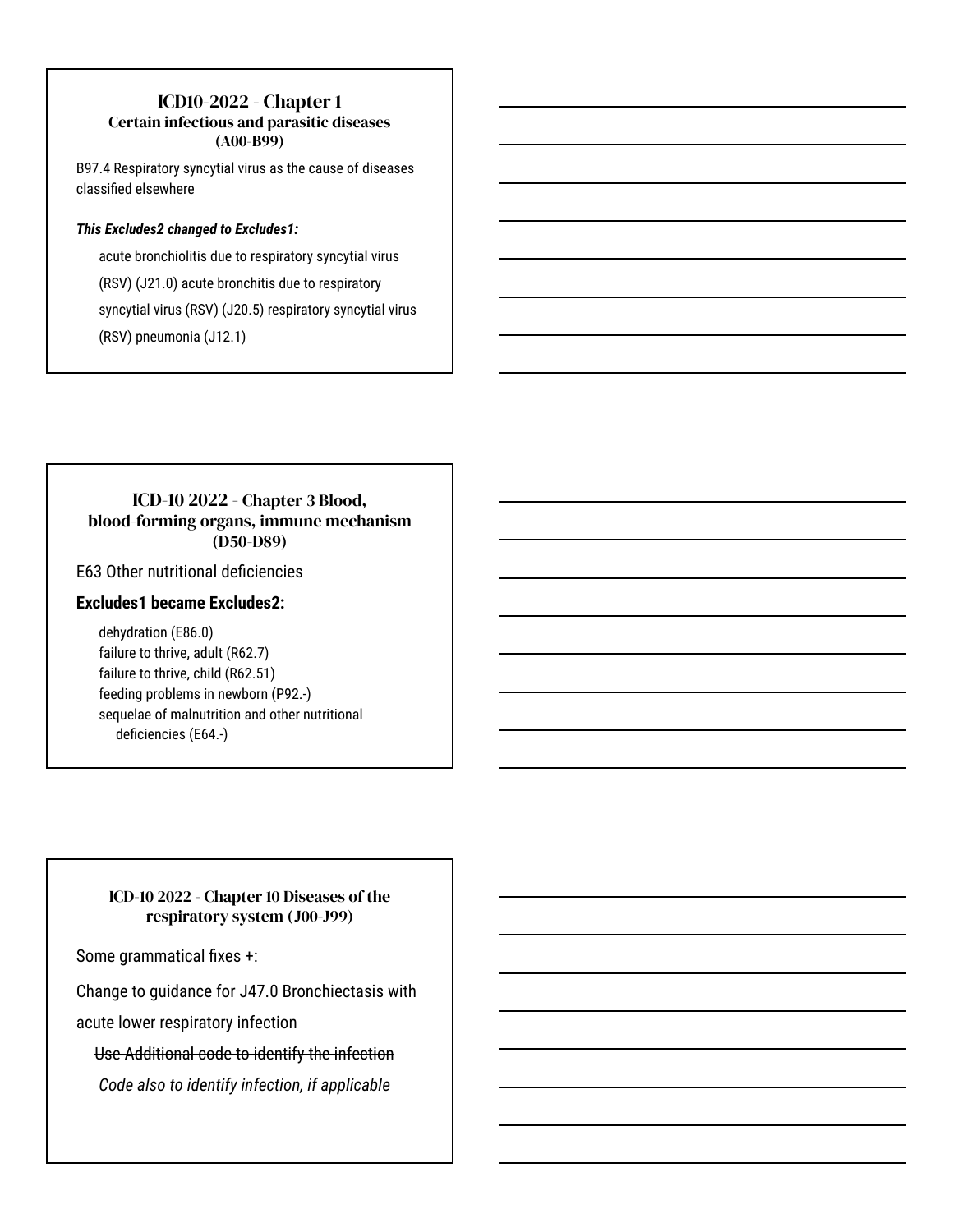#### ICD-10 2022 - Chapter 12 Diseases of the skin and subcutaneous tissue (L00-L99)

**NEW**: L24.A Irritant contact derm due to friction or contact w/body fluids

Excludes1: irritant contact dermatitis related to stoma or fistula (L24.B-) Excludes2: erythema intertrigo (L30.4)

L24.A0 ..., unspecified

- L24.A1 ... due to saliva
- L24.A2 ... due to fecal, urinary or dual incontinence Excludes1: diaper dermatitis (L22)
- L24.A9 ... due friction or contact w/other specified body fluids Irritant contact dermatitis related to endotracheal tube Wound fluids, exudate

#### ICD-10 2022 - Chapter 12 Diseases of the skin and subcutaneous tissue (L00-L99)

**NEW**: L24.B Irritant contact dermatitis related to stoma or fistula Use Additional code to identify any artificial opening status (Z93.-), if applicable, for contact

dermatitis related to stoma secretions

L24.B0 ... unspecified stoma or fistula Irritant contact dermatitis related to fistula NOS Irritant contact dermatitis related to stoma NOS

#### L24.B1 ... digestive stoma or fistula Irritant contact dermatitis related to gastrostomy Irritant contact dermatitis related to jejunostomy Irritant contact dermatitis related to saliva or spit fistula

### ICD-10 2022 - Chapter 12 Diseases of the skin and subcutaneous tissue (L00-L99)

**NEW**: L24.B Irritant contact dermatitis related to stoma or fistula (cont'd)

L24.B2 ... respiratory stoma or fistula

Irritant contact dermatitis related to tracheostomy

L24.B3 ... fecal or urinary stoma or fistula

Irritant contact dermatitis related to colostomy

Irritant contact dermatitis related to enterocutaneous fistula

Irritant contact dermatitis related to ileostomy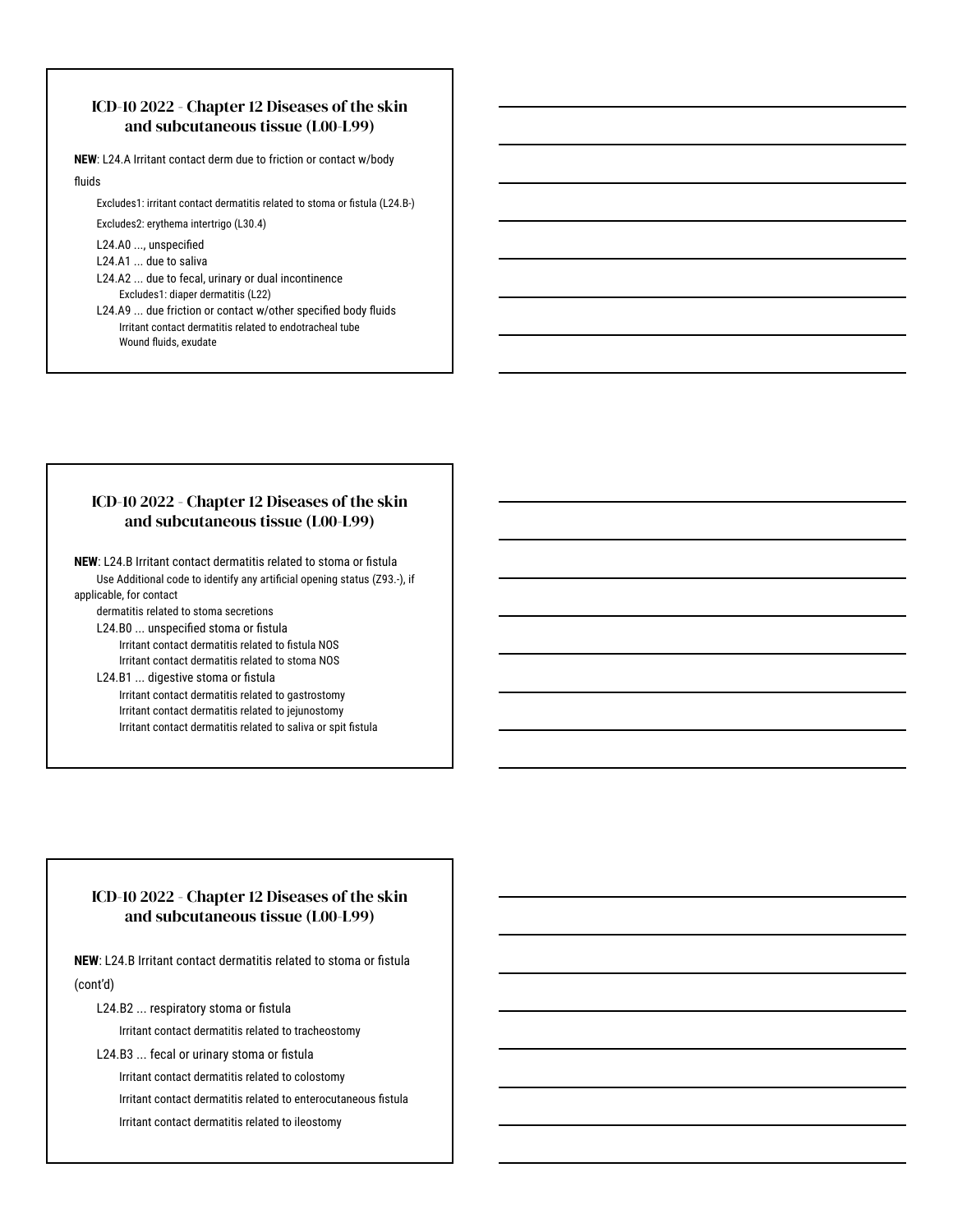## ICD-10 2022 - Chapter 13 Musculoskeletal system connective tissue (M00-M99)

#### **NEW:**

M54.50 Low back pain, unspecified

Loin pain

Lumbago NOS

M54.51 Vertebrogenic low back pain

Low back vertebral endplate pain

M54.59 Other low back pain

#### ICD-10 2022 - Chapter 14 Diseases of the genitourinary system (N00-N99)

New guidance added to:

N39.44 Nocturnal enuresis

*Excludes2: nocturnal polyuria (R35.81)*

#### ICD-10 2022 - Chapter 16 Certain conditions originating in the perinatal period (P00-P96

New guidance:

P00.2 Newborn affected by maternal infectious

and parasitic diseases

*Excludes2: newborn affected by (positive) maternal group B streptococcus (GBS) colonization (P00.82)*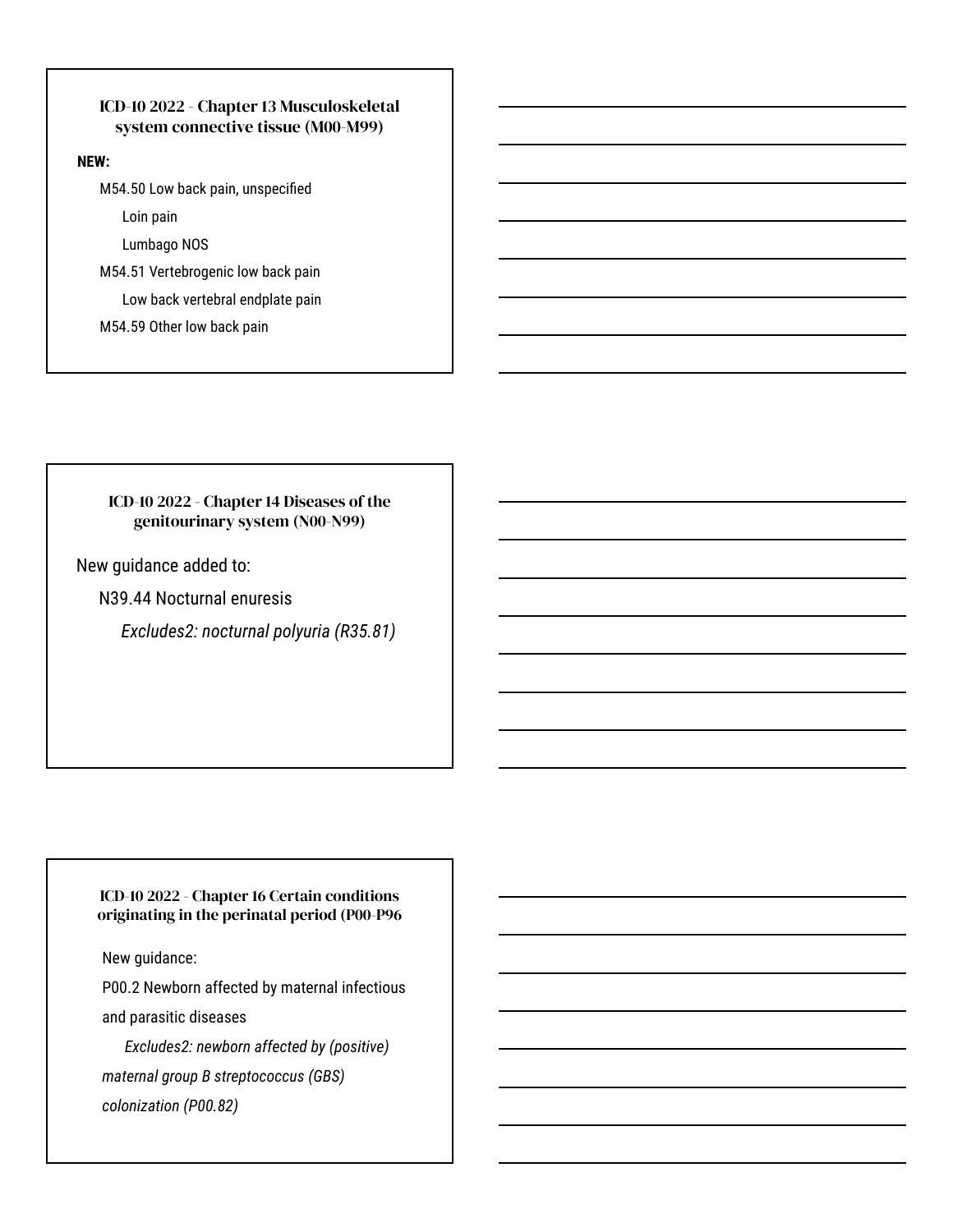#### ICD-10 2022 - Chapter 16 Certain conditions originating in the perinatal period (P00-P96)

#### **NEW**:

**P00.82** Newborn affected by (positive) maternal group B streptococcus (GBS) colonization

Contact with positive maternal group B streptococcus

#### New guidance:

P00.89 Newborn affected by other maternal conditions *Use Additional Excludes 2: newborn affected by positive maternal group B streptococcus (GBS) colonization (P00.82)*

#### ICD-10 2022 - Chapter 16 Certain conditions originating in the perinatal period (P00-P96)

New guidance:

P09 Abnormal findings on neonatal screening

Use Additional code to identify signs, symptoms and

conditions associated with the screening

*Includes:* 

*Abnormal findings on state mandated newborn screens*

*Failed newborn screening*

#### ICD-10 2022 - Chapter 16 Certain conditions originating in the perinatal period (P00-P96)

#### **NEW**:

**P09.1** Abnormal findings on neonatal screening for inborn errors of metabolism

**P09.2** Abnormal findings on neonatal screening for congenital endocrine disease

Abnormal findings on neonatal screening for congenital adrenal hyperplasia

Abnormal findings on neonatal screening for hypothyroidism screen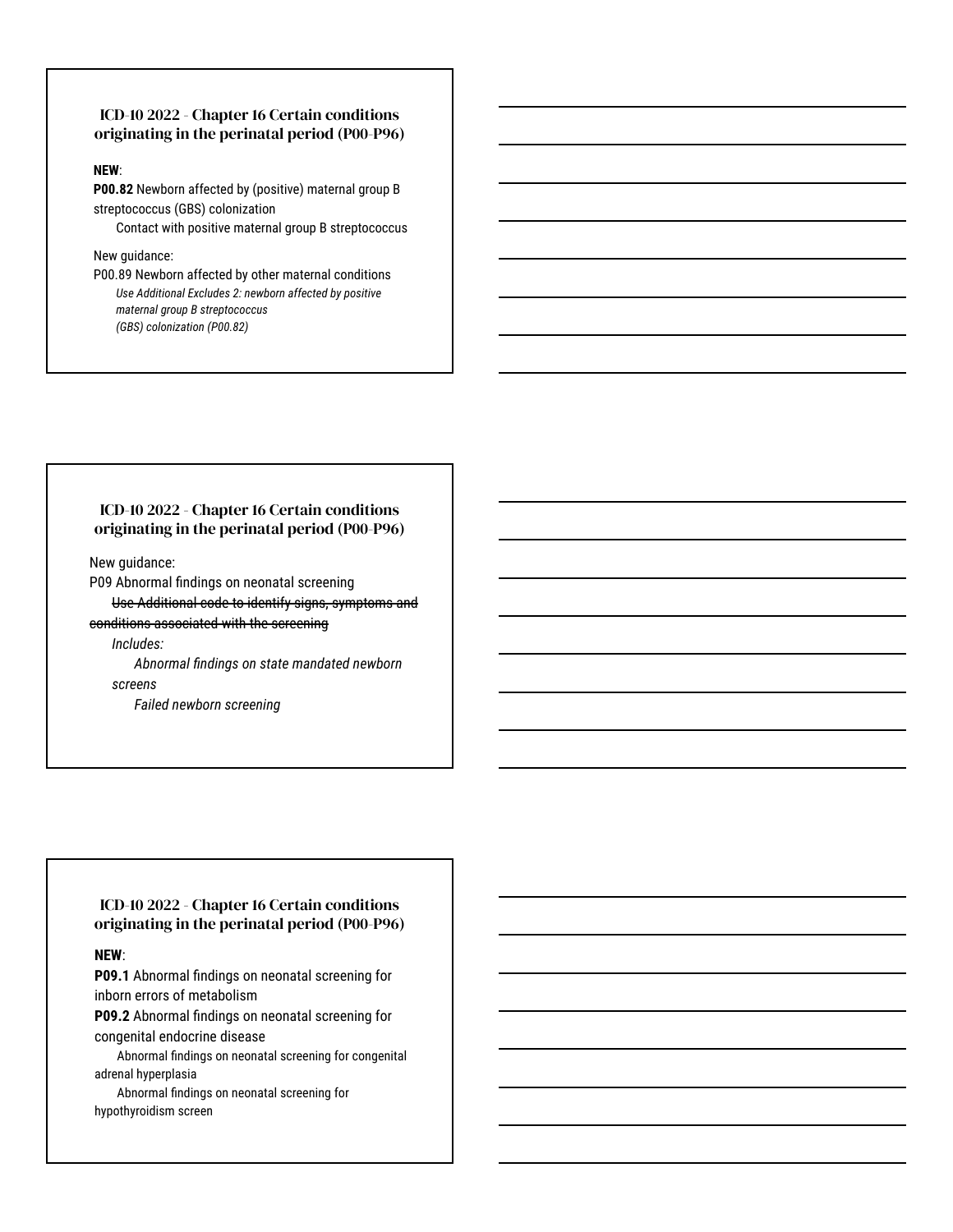#### ICD-10 2022 - Chapter 16 Certain conditions originating in the perinatal period (P00-P96)

**NEW**: (cont'd)

**P09.3** Abnormal findings on neonatal screening for congenital hematologic disorders

Abnormal findings for hemoglobinothies screen Abnormal findings on red cell membrane defects screen

Abnormal findings on sickle cell screen

**P09.4** Abnormal findings on neonatal screening for cystic fibrosis

**P09.5** Abnormal findings on neonatal screening for critical

congenital heart disease

Neonatal congenital heart disease screening failure

#### ICD-10 2022 - Chapter 16 Certain conditions originating in the perinatal period (P00-P96)

**NEW**: (cont'd)

**P09.6** Abnormal findings on neonatal screening for neonatal hearing loss

Excludes2: encounter for hearing examination following failed hearing screening (Z01.110)

**P09.8** Other abnormal findings on neonatal

screening

**P09.9** Abnormal findings on neonatal screening, unspecified

#### ICD-10 2022 - Chapter 16 Certain conditions originating in the perinatal period (P00-P96)

New guidance:

P29 Cardiovascular disorders originating in the perinatal period

Excludes1: congenital malformations of the circulatory system (Q20-Q28)

*Excludes2: congenital malformations of the circulatory system (Q20-Q28)*

#### P92 Feeding problems of newborn

Excludes1: feeding problems in child over 28 days old (R63.3) *Excludes2: feeding problems in child over 28 days old (R63.3)*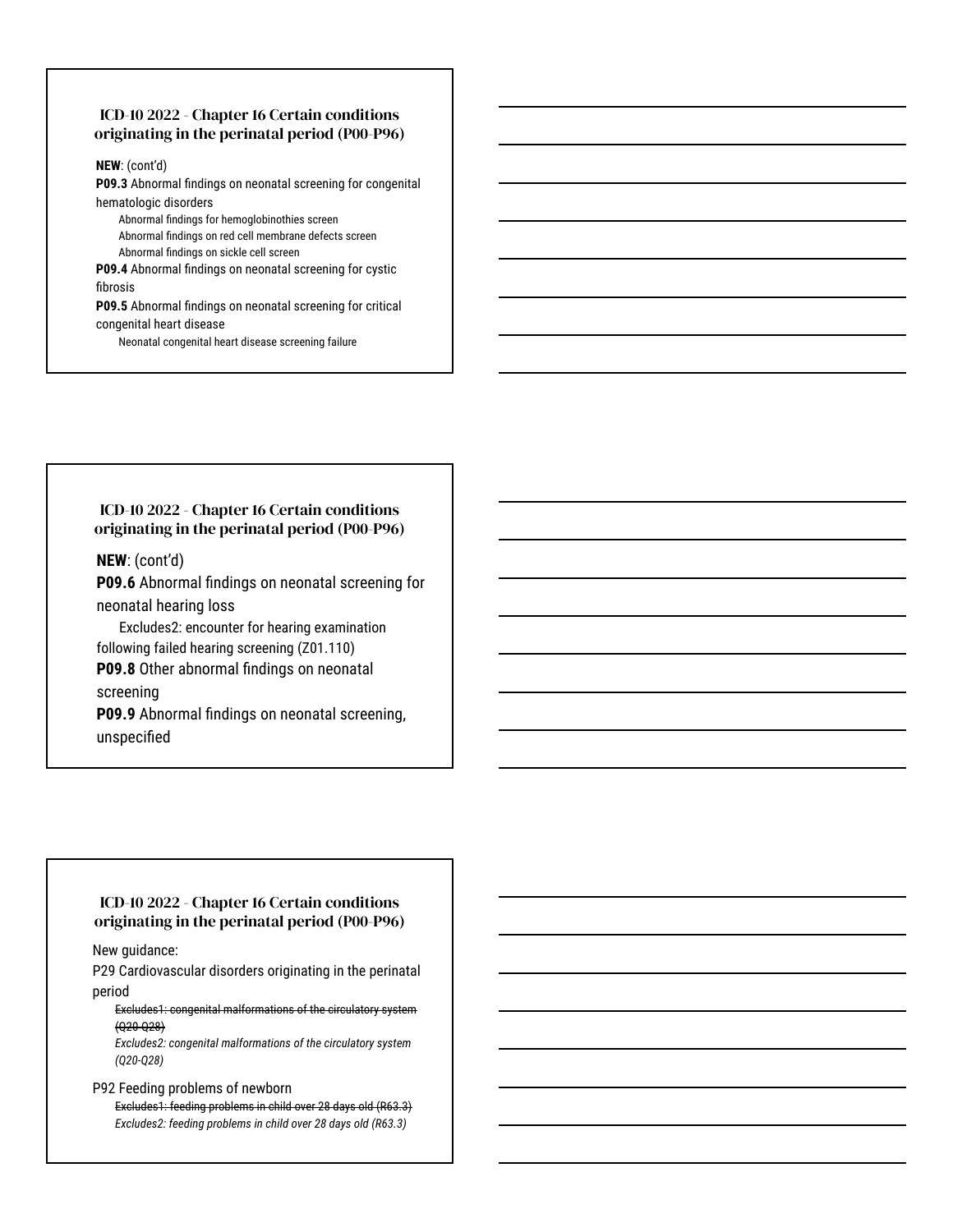#### ICD-10 2022 - Chapter 18 Symptoms, signs, abn clinical, laboratory findings, NEC (R00-R99)

#### **NEW**:

**R05.1** Acute cough **R05.2** Subacute cough

**R05.3** Chronic cough Persistent cough Refractory cough Unexplained cough

**R05.4** Cough syncope Code first syncope and collapse (R55) **R05.8** Other specified cough **R05.9** Cough, unspecified

ICD-10 2022 - Chapter 18 Symptoms, signs, abn clinical, laboratory findings, NEC (R00-R99)

### **NEW**:

**R35.81** Nocturnal polyuria

Excludes2: nocturnal enuresis (N39.44)

**R35.89** Other polyuria

Polyuria NOS

ICD-10 2022 - Chapter 18 Symptoms, signs, abn clinical, laboratory findings, NEC (R00-R99)

**NEW**:

**R45.88** Nonsuicidal self-harm

Nonsuicidal self-injury

Nonsuicidal self-mutilation

Self-inflicted injury without suicidal intent

*Code also injury, if known*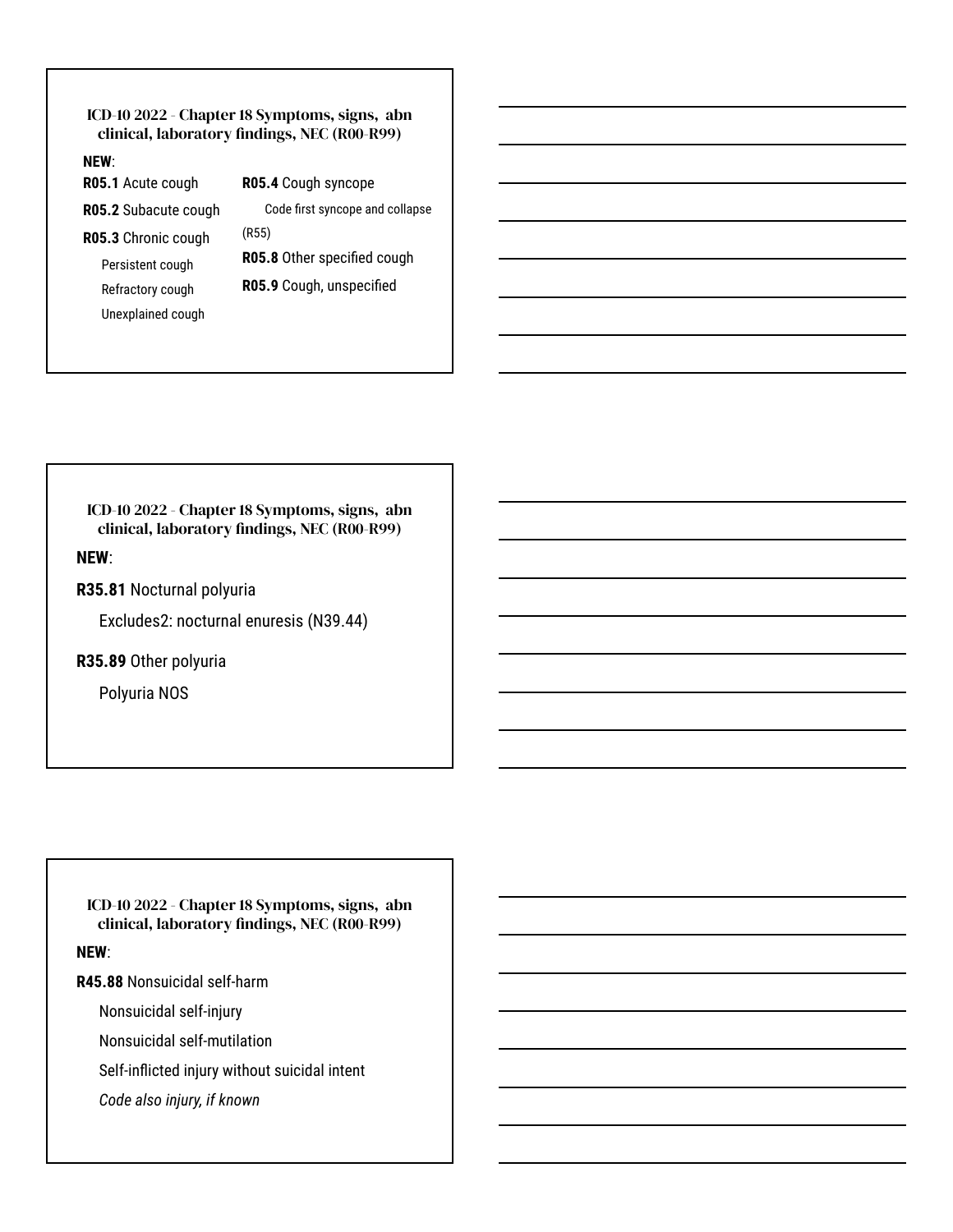#### ICD-10 2022 - Chapter 18 Symptoms, signs, abn clinical, laboratory findings, NEC (R00-R99)

#### **NEW**:

**R63.30** Feeding difficulties, unspecified **R63.31** Pediatric feeding disorder, acute

*Pediatric feeding dysfunction, acute* **Code also**, if applicable, associated conditions such as:

aspiration pneumonia (J69.0) dysphagia (R13.1-) GERD (K21.-) malnutrition (E40-E46)

**R63.32** Pediatric feeding disorder, chronic

*Pediatric feeding dysfunction, chronic*

**Code also**, if applicable, associated conditions such as: aspiration pneumonia (J69.0) dysphagia (R13.1-) GERD (K21.-) malnutrition (E40-E46)

NEW CODES: (cont'd) (S00-T88) ICD-10 2022 - Chapter 19 Injury, poisoning, other consequences of external causes

**R63.39** Other feeding difficulties

*Feeding problem (elderly) (infant)*

*NOS Picky eater*

#### ICD-10 2022 - Chapter 19 Injury, poisoning, other consequences of external causes (S00-T88)

**T40.71** Poisoning by, adverse effect of and underdosing of cannabis (derivatives)

**T40.711** Poisoning by cannabis, accidental (unintentional)

**T40.712** Poisoning by cannabis, intentional self-harm **T40.713** Poisoning by cannabis, assault **T40.714** Poisoning by cannabis, undetermined **T40.715** Adverse effect of cannabis **T40.716** Underdosing of cannabis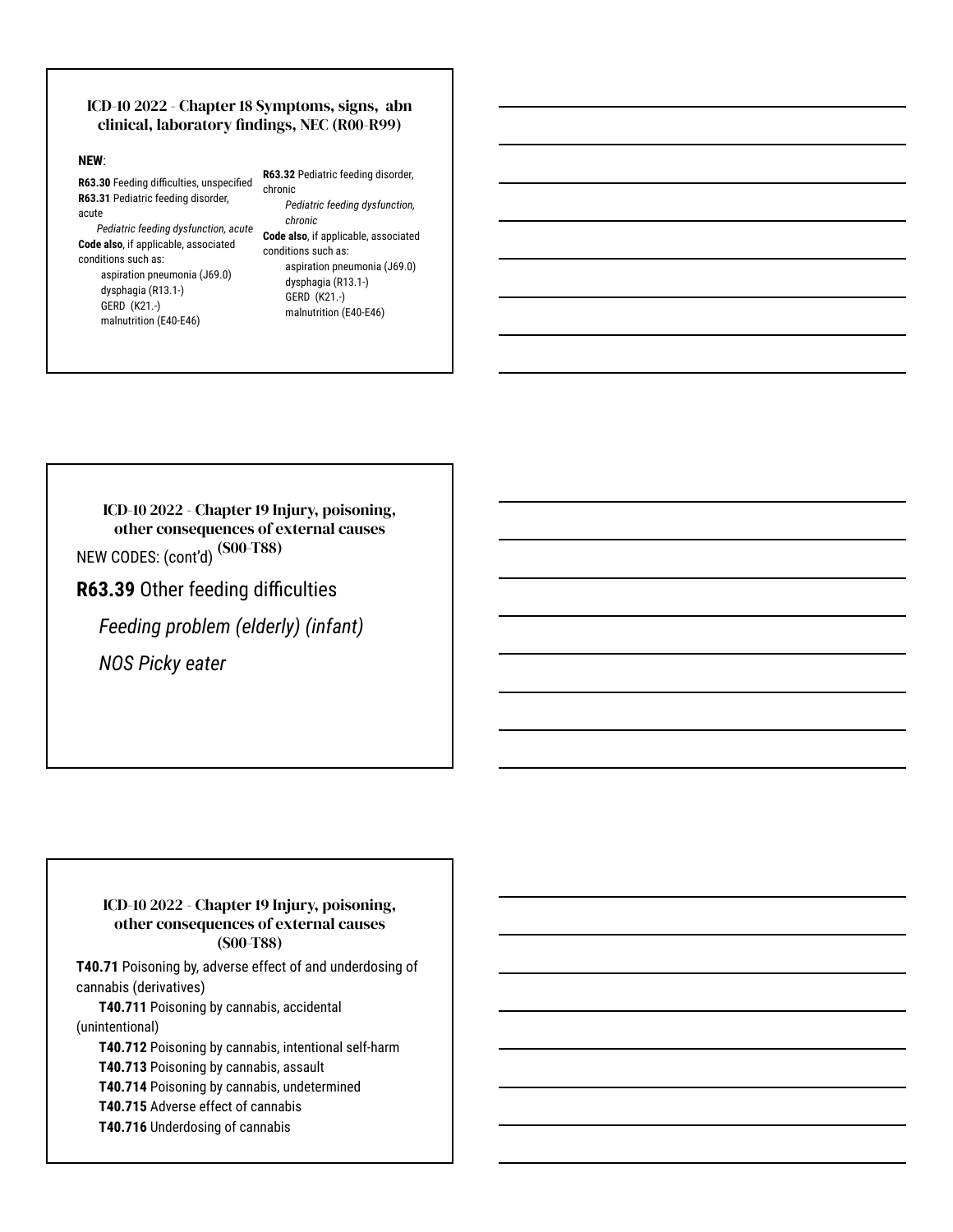#### ICD-10 2022 - Chapter 19 Injury, poisoning, other consequences of external causes (S00-T88)

**T40.72** Poisoning by, adverse effect of and underdosing of synthetic cannabinoids

**T40.721** Poisoning by synthetic cannabinoids, accidental (unintentional)

**T40.722** Poisoning by synthetic cannabinoids, intentional self-harm

**T40.723** Poisoning by synthetic cannabinoids, assault **T40.724** Poisoning by synthetic cannabinoids, undetermined **T40.725** Adverse effect of synthetic cannabinoids

**T40.726** Underdosing of synthetic cannabinoids

ICD-10 2022 - Chapter 20 External causes of morbidity (V00-Y99)

# **NEW**:

**Y35.899** Legal intervention involving other specified means, unspecified person injured

### ICD-10 2022 - Chapter 21 Factors influencing health status and contact with health services

#### **New guidance:**

**Z23** Encounter for immunization *Code also, if applicable, encounter for immunization safety counseling (Z71.85)* **Z28** Immunization not carried out and underimmunization status *Code also, if applicable, encounter for immunization* 

*safety counseling (Z71.85)*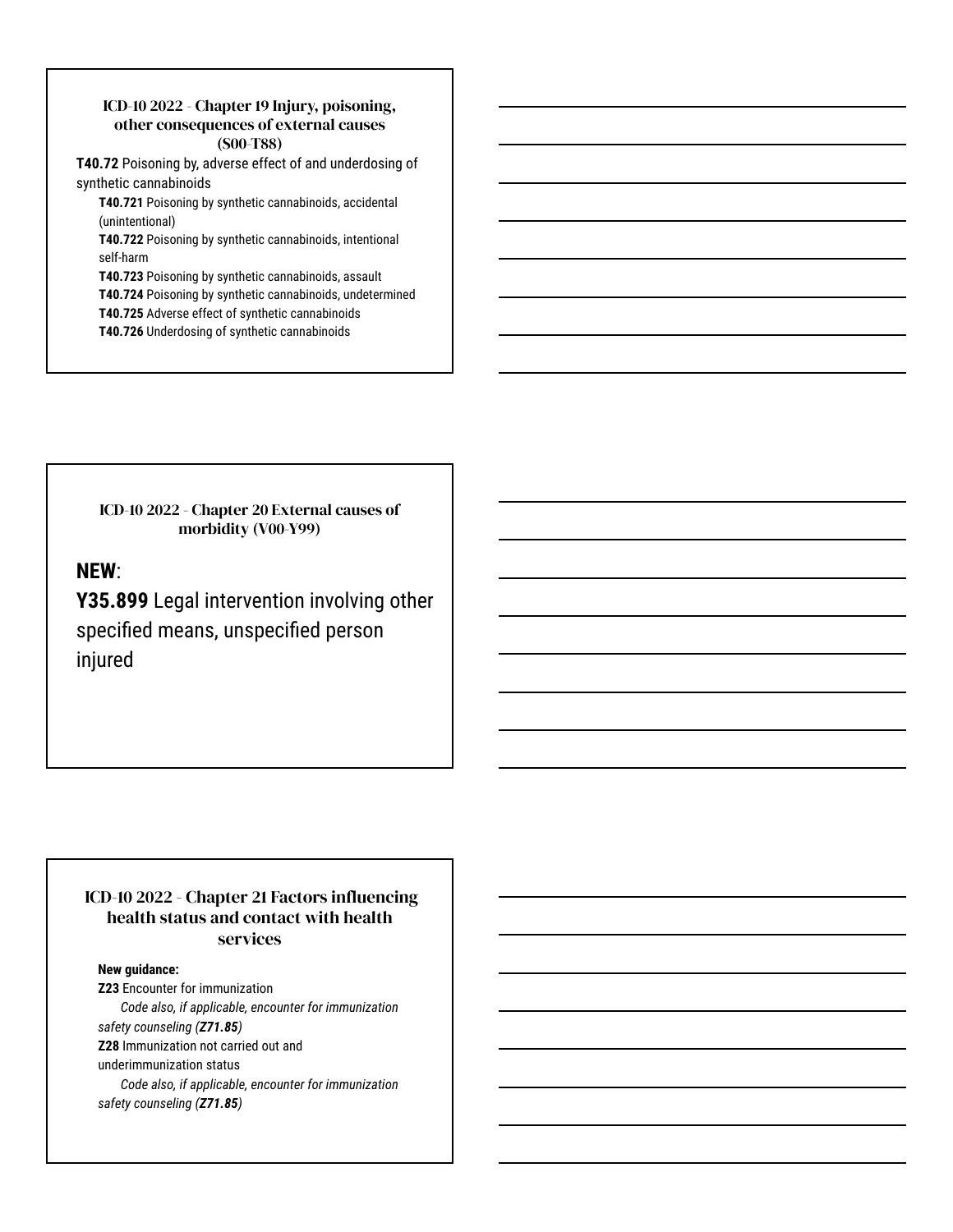# ICD-10 2022 - Chapter 21 Factors influencing health status and contact with health services

#### **New:** [Z71 Persons encountering health services](https://www.icd10data.com/ICD10CM/Codes/Z00-Z99/Z69-Z76/Z71-)

[for other counseling and medical advice, not](https://www.icd10data.com/ICD10CM/Codes/Z00-Z99/Z69-Z76/Z71-)

#### [elsewhere classified](https://www.icd10data.com/ICD10CM/Codes/Z00-Z99/Z69-Z76/Z71-)

 Note: Code **Z71.84**, Encounter for health counseling related to travel, is to be used for health risk and safety counseling for future travel purposes.

# ICD-10 2022 - Chapter 21 Factors influencing health status and contact with health services

**New:** [Z71 Persons encountering health services for other](https://www.icd10data.com/ICD10CM/Codes/Z00-Z99/Z69-Z76/Z71-) [counseling and medical advice, not elsewhere classified](https://www.icd10data.com/ICD10CM/Codes/Z00-Z99/Z69-Z76/Z71-) Code **Z71.85**, Encounter for immunization safety counseling, is to be used for counseling of the patient or caregiver regarding the *safety* of a vaccine. This code should not be used for the provision of general information regarding risks and potential side effects during routine encounters for the administration of vaccines."

#### ICD-10 2022 - Chapter 21 Factors influencing health status and contact with health services (Z00-Z99)

**NEW**:

Z55 Problems related to education and literacy

**Z55.5** Less than a high school diploma *No general equivalence degree (GED)* **Z58** Problems related to physical environment Excludes:2: occupational exposure (Z57.-) **Z58.6** Inadequate drinking-water supply *Lack of safe drinking water* Excludes2: deprivation of water (T73.1)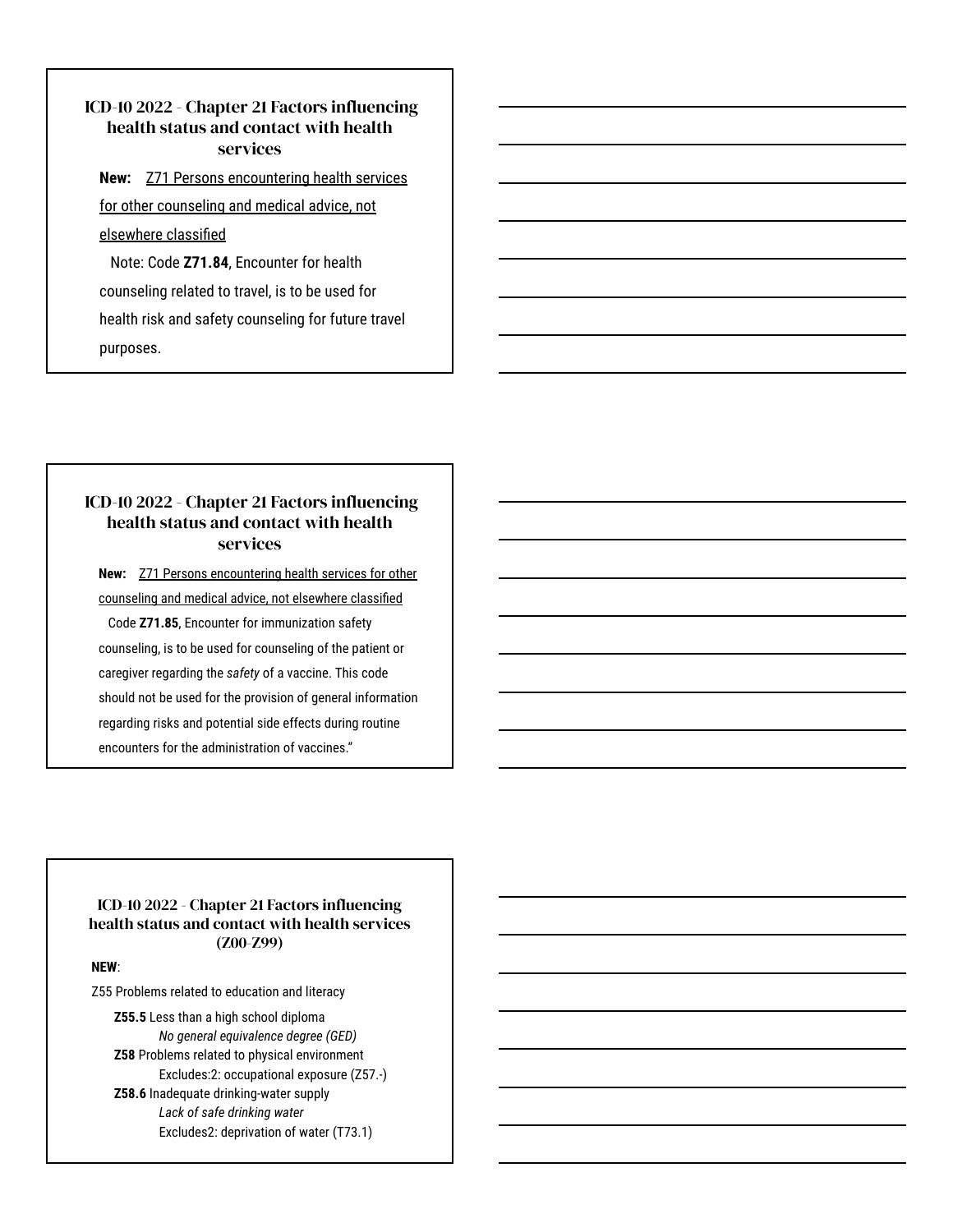#### ICD-10 2022 - Chapter 21 Factors influencing health status and contact with health services (Z00-Z99)

**NEW**: Z59.0 Homelessness

**Z59.00** Homelessness unspecified **Z59.01** Sheltered homelessness

*Doubled up*

*Living in a shelter such as: motel, scattered site housing, temporary or transitional living situation*

**Z59.02** Unsheltered homelessness

*Residing in place not meant for human habitation such as: abandoned buildings, cars, parks, sidewalk*

*Residing on the street*

#### ICD-10 2022 - Chapter 21 Factors influencing health status and contact with health services (Z00-Z99)

Changes:

Z59.4 Lack of adequate food and safe drinking water

Z59.4 Lack of adequate food

*Inadequate drinking water supply*

Excludes2: deprivation of food (T73.0)

effects of hunger (T73.0)

inappropriate diet or eating habits (Z72.4)

malnutrition (E40-E46)

ICD-10 2022 - Chapter 21 Factors influencing health status and contact with health services (Z00-Z99)

**NEW**:

**Z59.41** Food insecurity

**Z59.48** Other specified lack of adequate food

*Inadequate food* 

*Lack of food*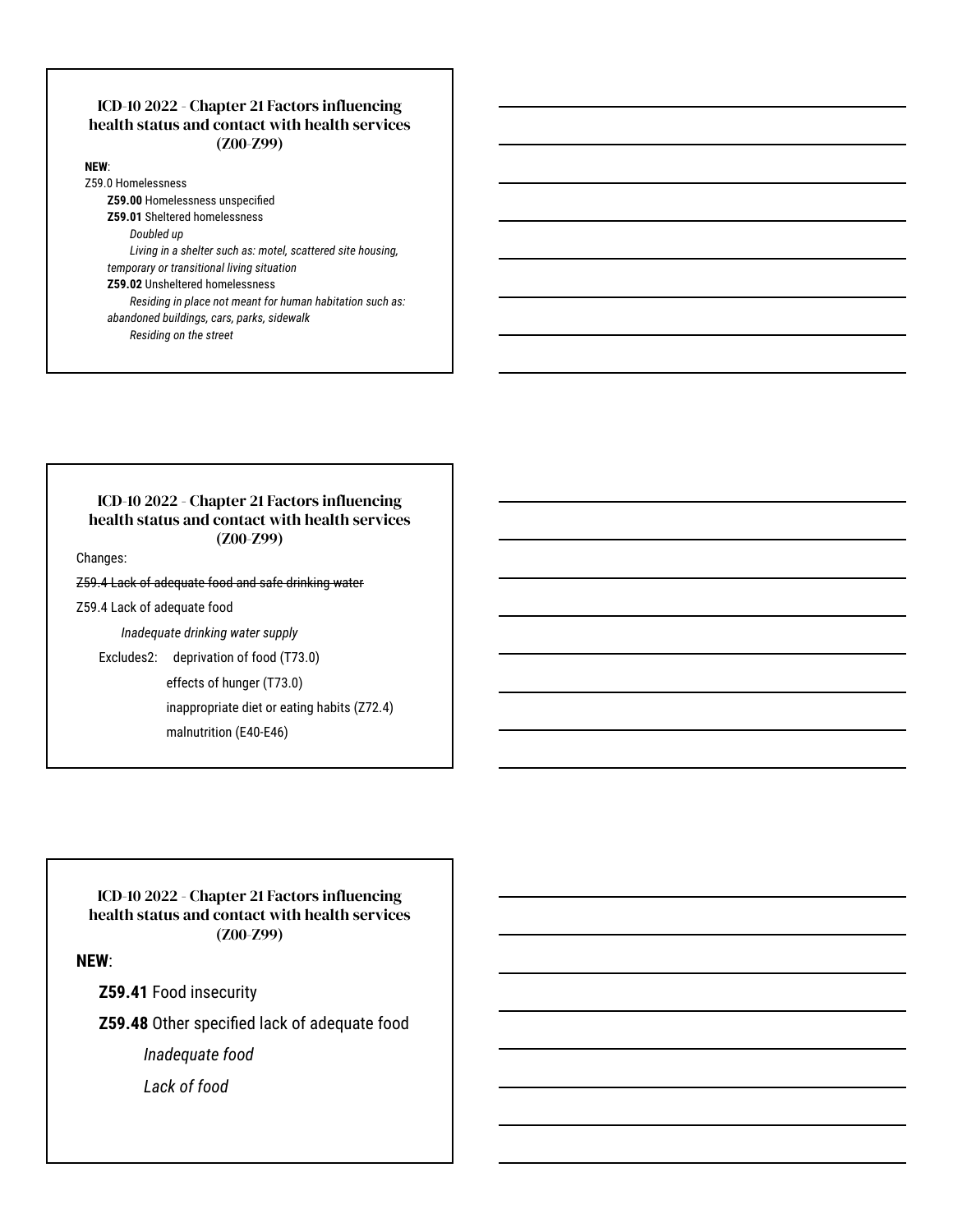

ICD-10 2022 - Chapter 21 Factors influencing health status and contact with health services (Z00-Z99)

**NEW**:

**Z71.85** Encounter for immunization safety

counseling

#### ICD-10 2022 - Chapter 22 Codes for special purposes (U00-U85)

**Provisional assignment of new diseases of uncertain etiology or emergency use (U00-U49) ALL NEW:** 

U09 Post COVID-19 condition

**U09.9** Post COVID-19 condition, unspecified

**Note**: This code enables establishment of a link with COVID-19. This code is not to be used in cases that are still presenting with active COVID-19. However, an exception is made in cases of re-infection with COVID-19, occurring with a condition related to prior COVID-19. Post-acute sequela of COVID-19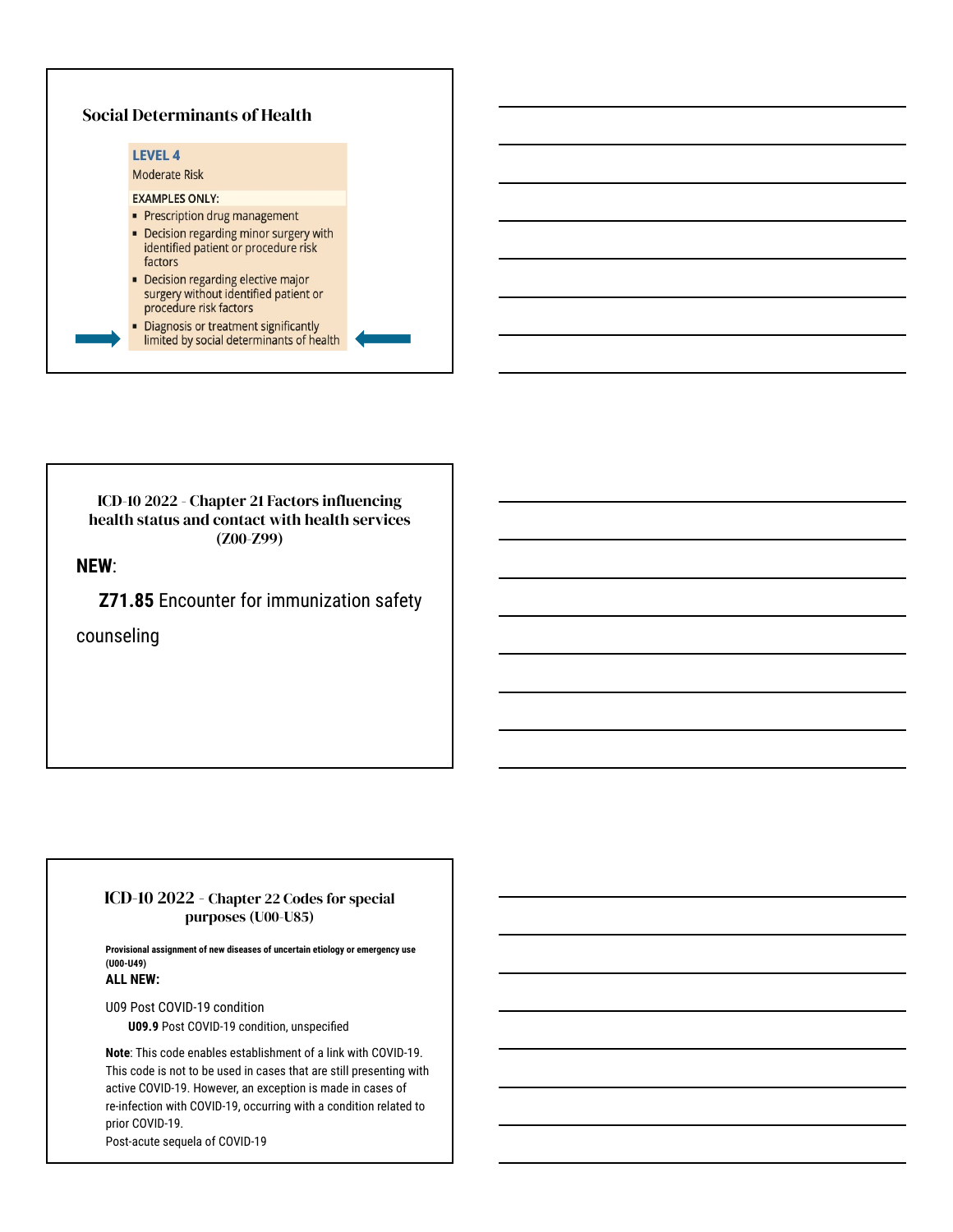### ICD-10 2022 - Chapter 22 Special purposes (U00-U85)

U09.9 Post COVID-19 condition, unspecified (cont'd)

**Code first** the specific condition related to COVID-19 if known, such as:

chronic respiratory failure (J96.1-) loss of smell (R43.8) loss of taste (R43.8) multisystem inflammatory syndrome (M35.81) pulmonary embolism (I26.-) pulmonary fibrosis (J84.10)

# April 2022 ICD-10

# **Changes**

# ICD-10 2022 - Mid-year Additions

Files

- [April 1, 2022 Guidelines](https://ftp.cdc.gov/pub/Health_Statistics/NCHS/Publications/ICD10CM/2022/10cmguidelines-FY2022-April-1-update.pdf)
- [April 1, 2022 Tabular Addenda PDF](https://ftp.cdc.gov/pub/Health_Statistics/NCHS/Publications/ICD10CM/2022/icd10cm-tabular-addenda-2022-April-1.pdf)
- **[All Files](https://ftp.cdc.gov/pub/Health_Statistics/NCHS/Publications/ICD10CM/2022/)**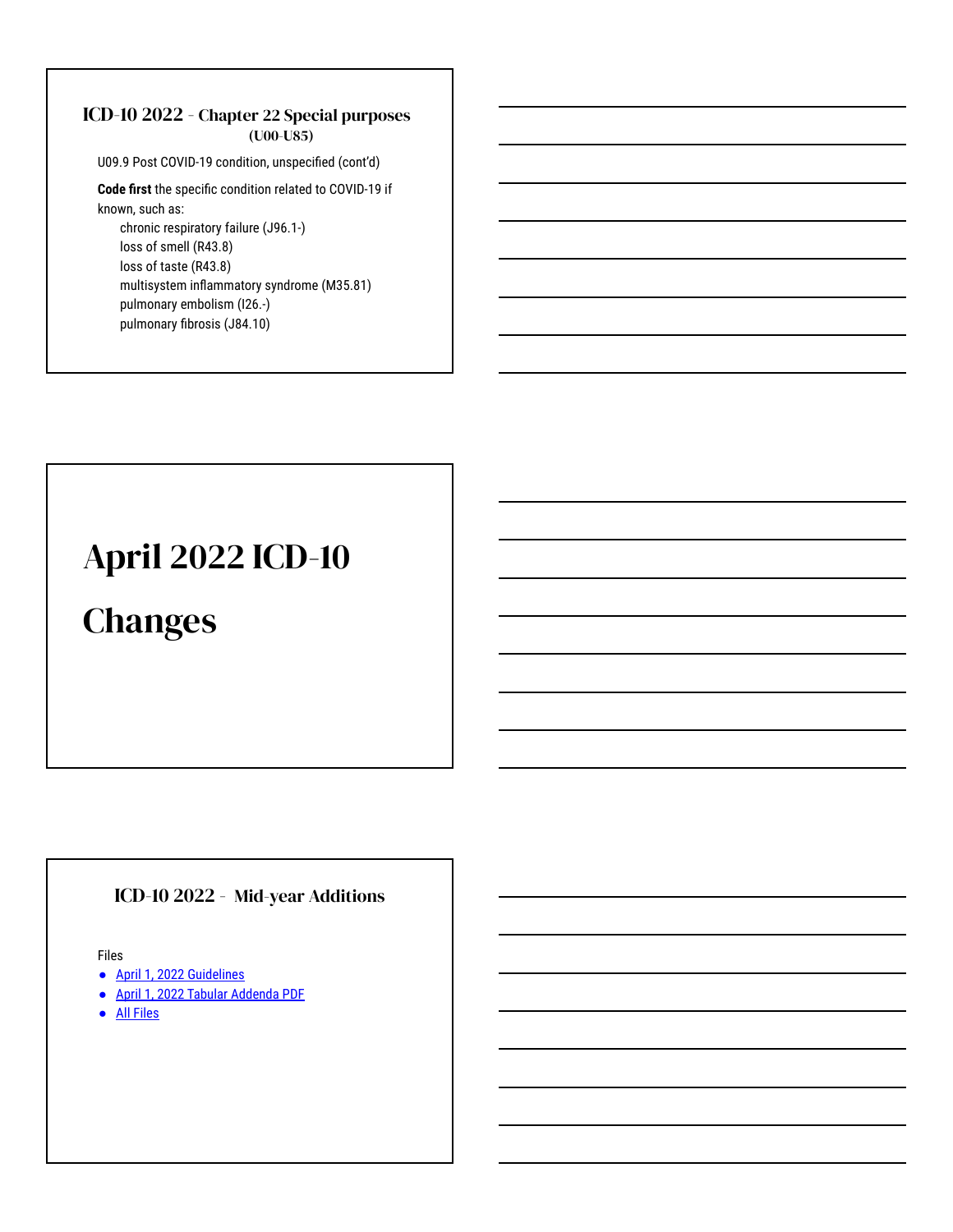### ICD-10 2022 - Mid-year Additions

#### **Guidelines**

General Coding Guidelines: Section 2. Level of Detail in Coding Diagnosis codes are to be used and reported at their highest number of characters available and to the highest level of specificity documented in the medical record.

### ICD-10 2022 - Mid-year Additions

Z28.3 Underimmunization status Delinquent immunization status Lapsed immunization schedule status

**NEW:** Use Additional code, if applicable, to identify: -immunization not carried out because of contraindication (Z28.0-) -immunization not carried out because of patient decision for other and unspecified reason (Z28.2-) -immunization not carried out because of patient decision for reasons of belief or group pressure (Z28.1) -immunization not carried out for other reason (Z28.8-)

### ICD-10 2022 - Mid-year Additions

#### **ALL NEW:**

Z28.31 Underimmunization for COVID-19 status

Note: These codes should not be used for individuals who are not eligible for the COVID-19 vaccines, as determined by the healthcare provider.

Z28.310 Unvaccinated for COVID-19

Z28.311 Partially vaccinated for COVID-19

Z28.39 Other underimmunization status

Delinquent immunization status Lapsed immunization schedule status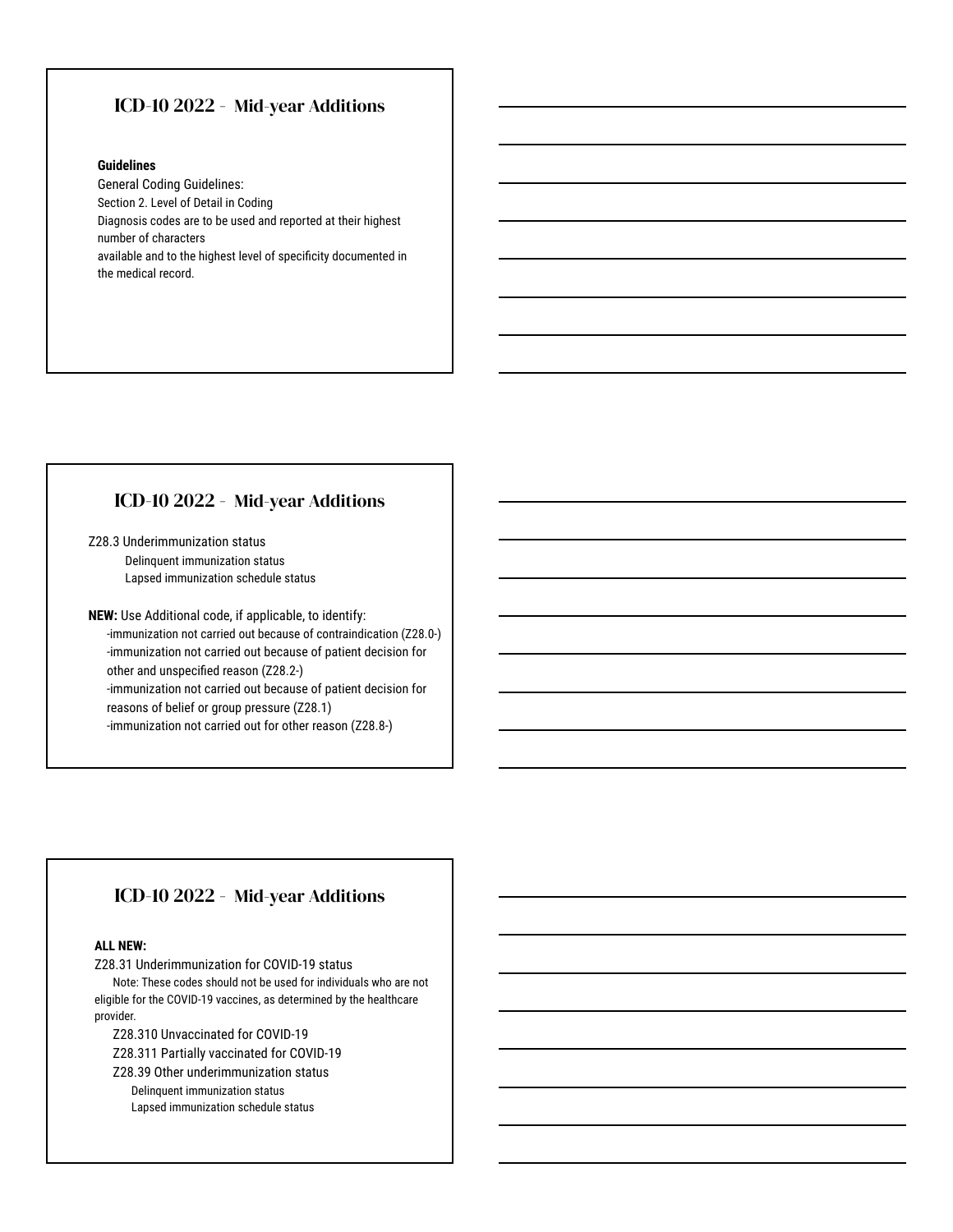# ICD-10 2022 - Mid-year Additions

Z87.7 Personal history of (corrected) congenital malformations Excludes1: congenital malformations that have been partially corrected or repair but which still require medical treatment code to condition

**NEW:** Excludes2: congenital malformations that have been partially corrected or repaired but which still require medical treatment - code to condition

### ICD-10 2022 - Mid-year Additions

U09 Post COVID-19 condition U09.9 Post COVID-19 condition, unspecified *Post-acute sequela of COVID-19*  Note: Post-acute sequela of COVID-19

# ICD 2022 - Special Request

*Use of Secondary Diagnosis codes*

*Examples:* 

- Codes for SDoH
- BMI
- Coma scale
- Blood alcohol level
- Place of Occurrence
- External cause of morbidity (appropriate injury code should be sequenced before external cause)

Source: [2022 ICD Guidelines](https://ftp.cdc.gov/pub/Health_Statistics/NCHS/Publications/ICD10CM/2022/10cmguidelines-FY2022-April-1-update.pdf)